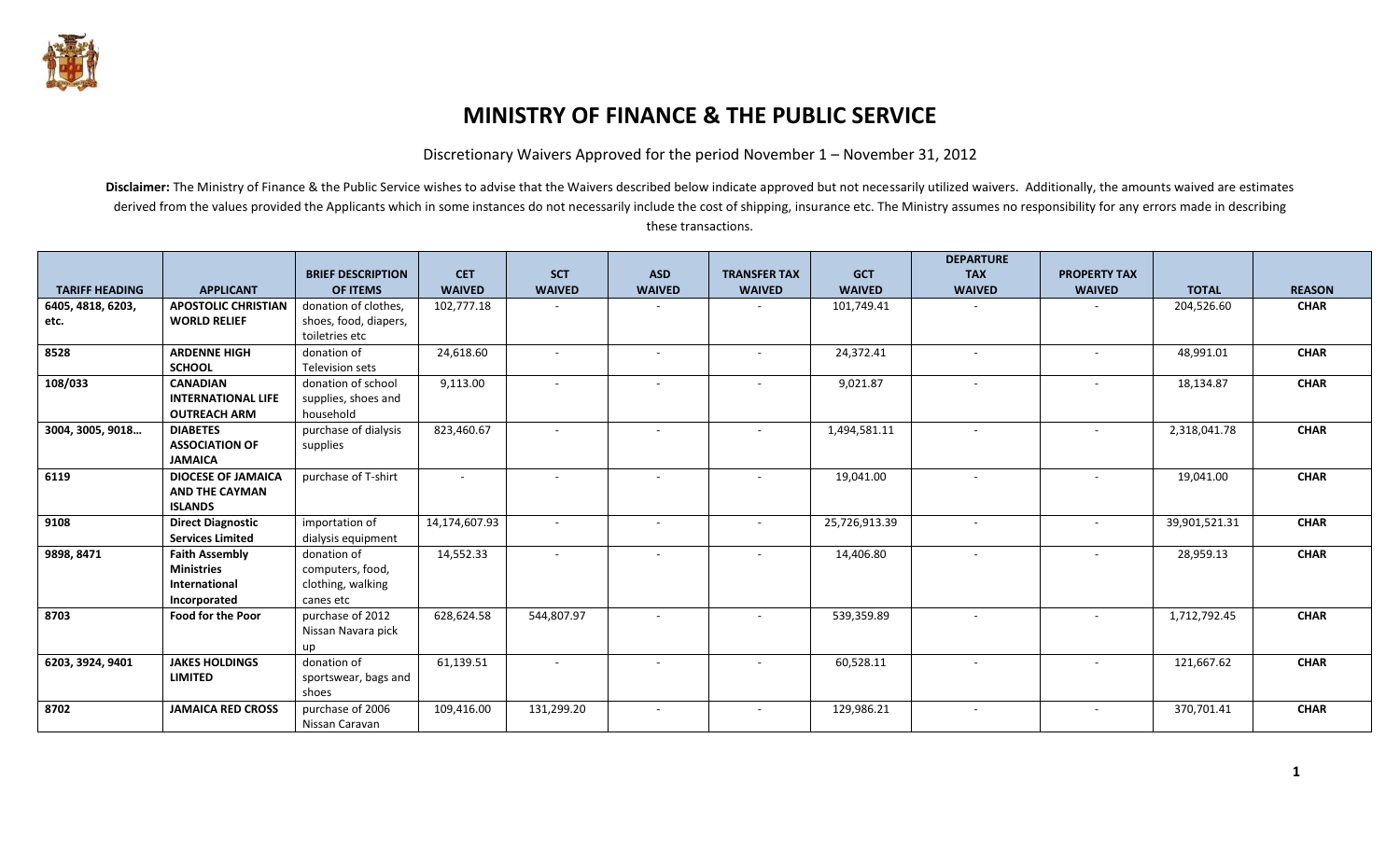

|                       |                            |                          |               |                          |                          |                          |               | <b>DEPARTURE</b>         |                          |              |               |
|-----------------------|----------------------------|--------------------------|---------------|--------------------------|--------------------------|--------------------------|---------------|--------------------------|--------------------------|--------------|---------------|
|                       |                            | <b>BRIEF DESCRIPTION</b> | <b>CET</b>    | <b>SCT</b>               | <b>ASD</b>               | <b>TRANSFER TAX</b>      | <b>GCT</b>    | <b>TAX</b>               | <b>PROPERTY TAX</b>      |              |               |
| <b>TARIFF HEADING</b> | <b>APPLICANT</b>           | <b>OF ITEMS</b>          | <b>WAIVED</b> | <b>WAIVED</b>            | <b>WAIVED</b>            | <b>WAIVED</b>            | <b>WAIVED</b> | <b>WAIVED</b>            | <b>WAIVED</b>            | <b>TOTAL</b> | <b>REASON</b> |
| 108/033               | <b>KIWANIS CLUB OF</b>     | donation of toys,        | 26,442.20     |                          |                          |                          | 26,177.78     |                          |                          | 52,619.98    | <b>CHAR</b>   |
|                       | <b>MONTEGO BAY</b>         | toiletries, and books    |               |                          |                          |                          |               |                          |                          |              |               |
| 9898                  | <b>MIRACLE TABERNACLE</b>  | donation of 3 barrels    | 18,308.00     | $\overline{\phantom{a}}$ | $\overline{a}$           | $\overline{\phantom{a}}$ | 18,124.92     | $\sim$                   |                          | 36,432.92    | <b>CHAR</b>   |
|                       | <b>FREE TOWN CHURCH</b>    | containing toys,         |               |                          |                          |                          |               |                          |                          |              |               |
|                       | OF GOOD OF                 | books, games,            |               |                          |                          |                          |               |                          |                          |              |               |
|                       | <b>PROPHECY</b>            |                          |               |                          |                          |                          |               |                          |                          |              |               |
| 8544, 8506, 8536,     | <b>MISSIONARIES OF THE</b> | importation of solar     | 16,737.08     | ÷.                       |                          |                          | 16,569.71     | $\sim$                   |                          | 33,306.80    | <b>CHAR</b>   |
| 8526                  | <b>POOR</b>                | system                   |               |                          |                          |                          |               |                          |                          |              |               |
| 6405, 6203, 4901,     | <b>ONE LOVE 4 KIDS</b>     | donation of school       | 36,472.00     | $\sim$                   |                          | $\overline{\phantom{a}}$ | 36,107.28     | $\sim$                   |                          | 72,579.28    | <b>CHAR</b>   |
| 1006                  |                            | supplies, clothing,      |               |                          |                          |                          |               |                          |                          |              |               |
|                       |                            | food etc                 |               |                          |                          |                          |               |                          |                          |              |               |
| 8518                  | <b>OPEN BIBLE</b>          | purchase of a mixer      | 39,900.37     |                          |                          | $\blacksquare$           | 39,501.36     | $\sim$                   |                          | 79,401.73    | <b>CHAR</b>   |
|                       | <b>STANDARD CHURCHES</b>   |                          |               |                          |                          |                          |               |                          |                          |              |               |
|                       | <b>OF JAMAICA</b>          |                          |               |                          |                          |                          |               |                          |                          |              |               |
| 9406                  | <b>RONALD THWAITES</b>     | importation of model     | 44,217.96     | $\sim$                   | $\sim$                   | $\overline{\phantom{a}}$ | 43,775.78     | $\sim$                   | $\overline{\phantom{a}}$ | 87,993.75    | <b>CHAR</b>   |
|                       |                            | unit                     |               |                          |                          |                          |               |                          |                          |              |               |
| 6802                  | <b>SANATAN DHARMA</b>      | importation of           | 34,920.20     | $\sim$                   | $\sim$                   | $\sim$                   | 36,666.21     | $\sim$                   | $\sim$                   | 71,586.40    | <b>CHAR</b>   |
|                       | <b>MANDIR OF JAMAICA</b>   | statues                  |               |                          |                          |                          |               |                          |                          |              |               |
| 8609, 9506            | <b>ST. JAGO HIGH</b>       | purchase of exercise     |               |                          | $\overline{\phantom{a}}$ | $\sim$                   |               | $\sim$                   | $\sim$                   |              | <b>CHAR</b>   |
|                       | <b>SCHOOL</b>              | machines                 | 87,532.80     |                          |                          |                          | 86,657.47     |                          |                          | 174,190.27   |               |
|                       | <b>ST. THOMAS</b>          | purchase of 40ft         |               |                          | ÷.                       | $\sim$                   |               | $\sim$                   | $\sim$                   |              | <b>CHAR</b>   |
|                       | <b>ENVIRONMENTAL</b>       | container                |               |                          |                          |                          | 71,775.00     |                          |                          | 71,775.00    |               |
|                       | <b>PROTECTION AGENCY</b>   |                          |               |                          |                          |                          |               |                          |                          |              |               |
| n/a                   | <b>TEAMS FOR MEDICAL</b>   | purchase of building     |               | $\sim$                   | $\sim$                   | $\sim$                   |               | $\sim$                   | $\sim$                   |              | <b>CHAR</b>   |
|                       | <b>MISSIONS</b>            | material                 |               |                          |                          |                          | 29,768.64     |                          |                          | 29,768.64    |               |
| 9898                  | THE CHURCH OF THE          | donation of 40ft and     |               | $\sim$                   | $\sim$                   | $\sim$                   |               | $\overline{\phantom{a}}$ | $\sim$                   |              | <b>CHAR</b>   |
|                       | <b>UNITED BRETHREN</b>     | 20ft container with      | 48,919.34     |                          |                          |                          | 48,430.15     |                          |                          | 97,349.49    |               |
|                       |                            | appliances,              |               |                          |                          |                          |               |                          |                          |              |               |
|                       |                            | toys, furniture,         |               |                          |                          |                          |               |                          |                          |              |               |
|                       |                            | clothing etc.            |               |                          |                          |                          |               |                          |                          |              |               |
| 4202                  | <b>THE SALVATION</b>       | donation of duffle       |               |                          | $\sim$                   | $\sim$                   |               | $\sim$                   | $\sim$                   |              | <b>CHAR</b>   |
|                       | <b>ARMY</b>                | bags                     | 10,941.60     |                          |                          |                          | 10,832.18     |                          |                          | 21,773.78    |               |
| 8702                  | <b>UNITED NATIONS</b>      | donation of 2012         |               |                          | $\sim$                   | $\sim$                   |               | $\sim$                   |                          |              | <b>CHAR</b>   |
|                       | <b>CHILDREN'S FUND</b>     | Suzuki APV Wagon         | 277,367.34    | 332,840.81               |                          |                          | 329,512.40    |                          |                          | 939,720.56   |               |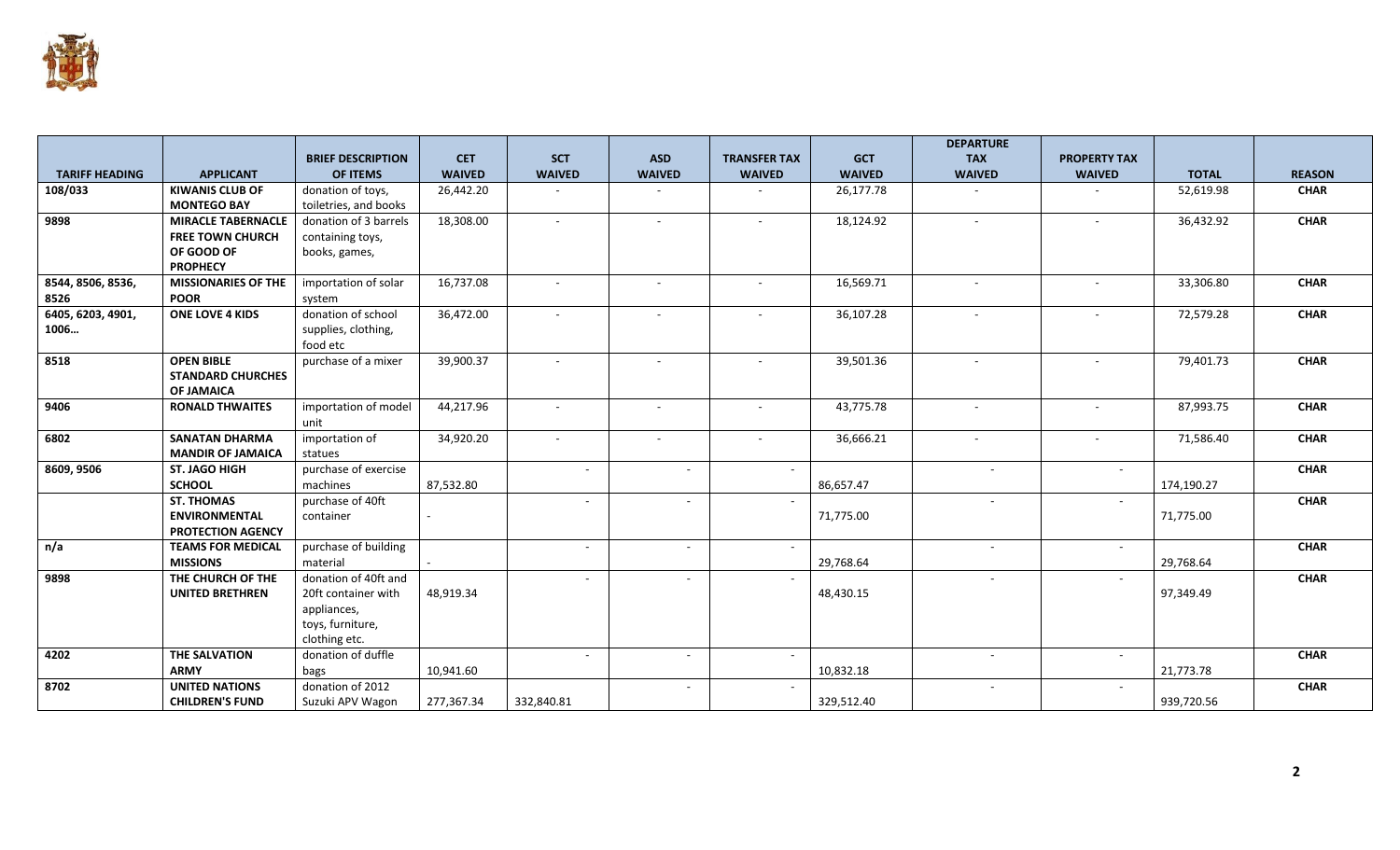

|                       |                           |                          |               |               |               |                          |               | <b>DEPARTURE</b> |                          |               |                   |
|-----------------------|---------------------------|--------------------------|---------------|---------------|---------------|--------------------------|---------------|------------------|--------------------------|---------------|-------------------|
|                       |                           | <b>BRIEF DESCRIPTION</b> | <b>CET</b>    | <b>SCT</b>    | <b>ASD</b>    | <b>TRANSFER TAX</b>      | <b>GCT</b>    | <b>TAX</b>       | <b>PROPERTY TAX</b>      |               |                   |
| <b>TARIFF HEADING</b> | <b>APPLICANT</b>          | OF ITEMS                 | <b>WAIVED</b> | <b>WAIVED</b> | <b>WAIVED</b> | <b>WAIVED</b>            | <b>WAIVED</b> | <b>WAIVED</b>    | <b>WAIVED</b>            | <b>TOTAL</b>  | <b>REASON</b>     |
| 7108                  | <b>UNIVERSITY COLLEGE</b> | importation of air       | 3,279,643.58  |               |               |                          | 3,246,847.14  |                  |                          | 6,526,490.72  | <b>CHAR</b>       |
|                       | OF THE CARIBBEAN          | conditioning             |               |               |               |                          |               |                  |                          |               |                   |
|                       |                           | assembly/accessories     |               |               |               |                          |               |                  |                          |               |                   |
| N/A                   | <b>JAMAICA PROTECTED</b>  | procurement of           | $\sim$        | $\sim$        | $\sim$        | $\overline{\phantom{a}}$ | 4,117,935.84  | $\sim$           | $\overline{\phantom{a}}$ | 4,117,935.84  | GOVT/CON          |
|                       | <b>AREAS TRUST</b>        | goods and services       |               |               |               |                          |               |                  |                          |               |                   |
| 8702                  | <b>CHINA HARBOUR</b>      | purchase of 2012         | 769,205.75    | 666,644.98    |               | $\overline{\phantom{a}}$ | 659,978.53    | $\sim$           |                          | 2,095,829.26  | GOVT/CON          |
|                       | <b>COMPLETE PLANT</b>     | Toyota Hilux D/Cab       |               |               |               |                          |               |                  |                          |               |                   |
|                       | <b>IMPORT AND EXPORT</b>  | pickup                   |               |               |               |                          |               |                  |                          |               |                   |
|                       | <b>CORPORATION</b>        |                          |               |               |               |                          |               |                  |                          |               |                   |
| N/A                   | <b>HOUSING AGENCY OF</b>  | transfer of property     | $\sim$        | $\sim$        |               | 1,720,000.00             | $\sim$        | $\sim$           | $\sim$                   | 1,720,000.00  | <b>GOVT/INSTI</b> |
|                       | <b>JAMAICA LIMITED</b>    |                          |               |               |               |                          |               |                  |                          |               |                   |
| 8703                  | <b>JAMAICA URBAN</b>      | purchase of four         | 1,071,082.85  | 1,285,299.42  | $\sim$        | $\sim$                   | 1,272,446.42  | $\sim$           | $\sim$                   | 3,628,828.69  | <b>GOVT/INSTI</b> |
|                       | <b>TRANSIT COMPANY</b>    | 2012 Suzuki APV          |               |               |               |                          |               |                  |                          |               |                   |
|                       |                           | wagon                    |               |               |               |                          |               |                  |                          |               |                   |
| 4911                  | <b>MINISTRY OF</b>        | importation of           | 21,310.51     | $\sim$        | $\sim$        | $\sim$                   | 21,097.41     | $\sim$           | $\sim$                   | 42,407.92     | <b>GOVT/INSTI</b> |
|                       | <b>AGRICULTURE AND</b>    | promotional items        |               |               |               |                          |               |                  |                          |               |                   |
|                       | <b>FISHERIES</b>          |                          |               |               |               |                          |               |                  |                          |               |                   |
| N/A                   | <b>MINISTRY OF</b>        | retransfer of land       | $\sim$        | $\sim$        | $\sim$        | 114,010.00               | $\sim$        | $\sim$           | $\sim$                   | 114,010.00    | <b>GOVT/INSTI</b> |
|                       | <b>TRANSPORT, WORKS</b>   |                          |               |               |               |                          |               |                  |                          |               |                   |
|                       | <b>AND HOUSING</b>        |                          |               |               |               |                          |               |                  |                          |               |                   |
| 8702, 9898            | <b>MINISTRY OF YOUTH</b>  | donation containing      | 184,992.52    | 189,463.91    | $\sim$        | $\sim$                   | 214,404.14    | $\sim$           | $\sim$                   | 588,860.57    | <b>GOVT/INSTI</b> |
|                       | <b>AND CULTURE FOR</b>    | clothing, toys and       |               |               |               |                          |               |                  |                          |               |                   |
|                       | <b>CHILD DEVELOPMENT</b>  | food; purchase of        |               |               |               |                          |               |                  |                          |               |                   |
|                       | <b>AGENCY</b>             | 2006 Toyota Voxy         |               |               |               |                          |               |                  |                          |               |                   |
|                       |                           | motor vehicle;           |               |               |               |                          |               |                  |                          |               |                   |
|                       |                           | donation of toys and     |               |               |               |                          |               |                  |                          |               |                   |
|                       |                           | games; donation of       |               |               |               |                          |               |                  |                          |               |                   |
|                       |                           | clothing, toys and       |               |               |               |                          |               |                  |                          |               |                   |
|                       |                           | food                     |               |               |               |                          |               |                  |                          |               |                   |
| 8528                  | <b>SPECTRUM</b>           | importation of radio     | 13,496,439.79 | $\sim$        |               | $\blacksquare$           | 13,361,475.39 | $\sim$           |                          | 26,857,915.18 | <b>GOVT/INSTI</b> |
|                       | <b>MANAGEMENT</b>         | monitoring               |               |               |               |                          |               |                  |                          |               |                   |
|                       | <b>AUTHORITY</b>          | equipment                |               |               |               |                          |               |                  |                          |               |                   |
| 4119                  | THE NATIONAL              | importation of art       | 13,800.00     |               |               |                          | 13,662.00     |                  |                          | 27,462.00     | <b>GOVT/INSTI</b> |
|                       | <b>GALLERY OF JAMAICA</b> | pieces                   |               |               |               |                          |               |                  |                          |               |                   |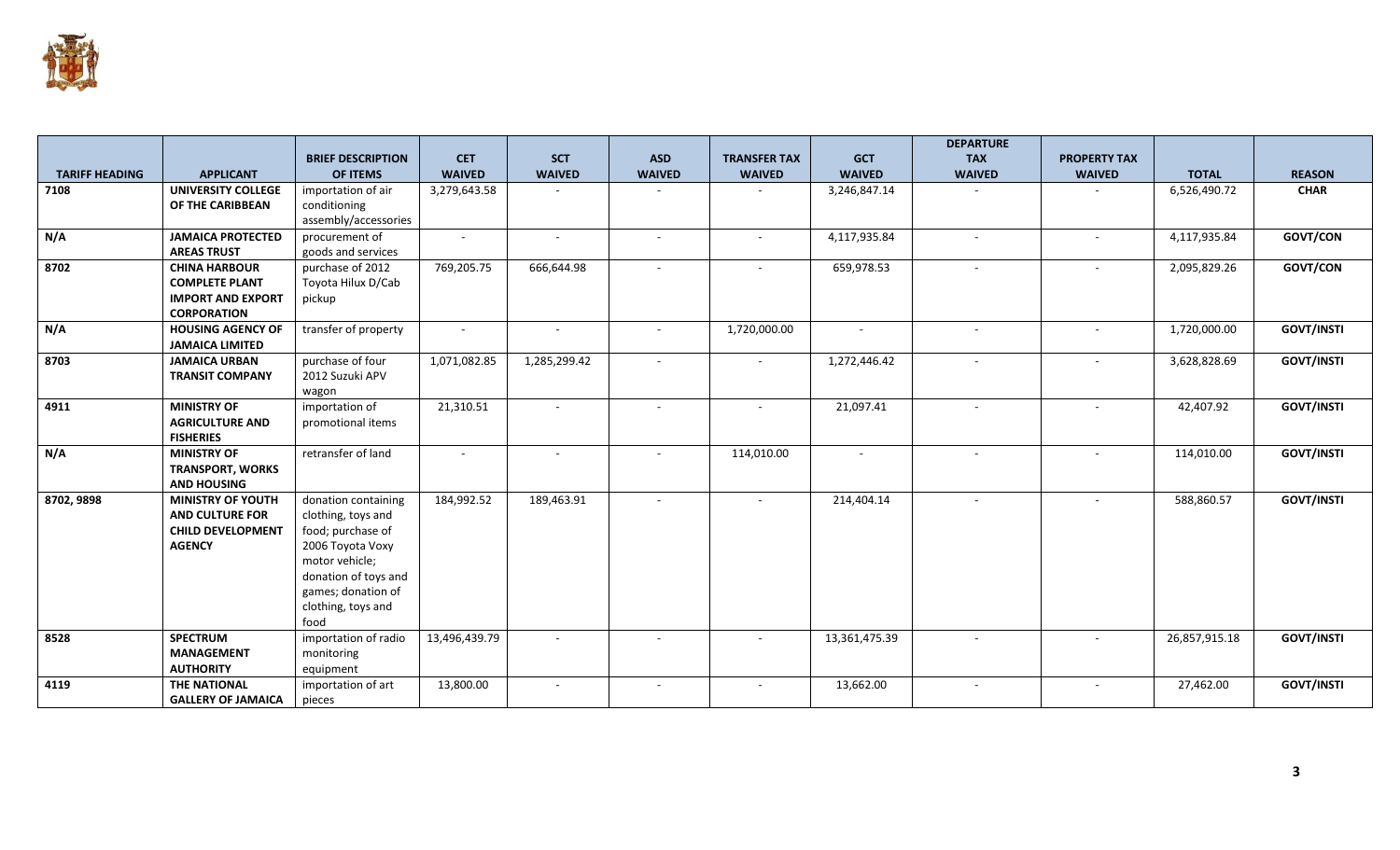

|                       |                         |                          |               |                          |               |                     |               | <b>DEPARTURE</b> |                     |              |               |
|-----------------------|-------------------------|--------------------------|---------------|--------------------------|---------------|---------------------|---------------|------------------|---------------------|--------------|---------------|
|                       |                         | <b>BRIEF DESCRIPTION</b> | <b>CET</b>    | <b>SCT</b>               | <b>ASD</b>    | <b>TRANSFER TAX</b> | <b>GCT</b>    | <b>TAX</b>       | <b>PROPERTY TAX</b> |              |               |
| <b>TARIFF HEADING</b> | <b>APPLICANT</b>        | OF ITEMS                 | <b>WAIVED</b> | <b>WAIVED</b>            | <b>WAIVED</b> | <b>WAIVED</b>       | <b>WAIVED</b> | <b>WAIVED</b>    | <b>WAIVED</b>       | <b>TOTAL</b> | <b>REASON</b> |
| N/A                   | <b>BASIL BOWES</b>      | outstanding penalty      | $\sim$        |                          |               | 84,020.00           |               |                  |                     | 84,020.00    | <b>LAMP</b>   |
|                       |                         | payable on transfer      |               |                          |               |                     |               |                  |                     |              |               |
|                       |                         | of property              |               |                          |               |                     |               |                  |                     |              |               |
| N/A                   | <b>CARRIDA MONTAGUE</b> | outstanding penalty      | $\sim$        | $\sim$                   | $\sim$        | 53,620.00           | $\sim$        | $\sim$           | $\sim$              | 53,620.00    | <b>LAMP</b>   |
|                       |                         | payable on transfer      |               |                          |               |                     |               |                  |                     |              |               |
|                       |                         | of property              |               |                          |               |                     |               |                  |                     |              |               |
| N/A                   | <b>CLEMENT</b>          | outstanding penalty      | $\omega$      | $\sim$                   | $\sim$        | 37,820.00           | $\sim$        | $\sim$           | $\sim$              | 37,820.00    | <b>LAMP</b>   |
|                       | <b>CHRISTOPHER</b>      | payable on transfer      |               |                          |               |                     |               |                  |                     |              |               |
|                       |                         | of property              |               |                          |               |                     |               |                  |                     |              |               |
| N/A                   | <b>DANNY SIMPSON</b>    | outstanding penalty      | $\sim$        | $\sim$                   | $\sim$        | 136,520.00          | $\sim$        | $\sim$           | $\sim$              | 136,520.00   | <b>LAMP</b>   |
|                       |                         | payable on transfer      |               |                          |               |                     |               |                  |                     |              |               |
|                       |                         | of property              |               |                          |               |                     |               |                  |                     |              |               |
| N/A                   | <b>DELORES MENZIES</b>  | outstanding penalty      | $\sim$        | $\sim$                   | $\sim$        | 66,020.00           | $\sim$        | $\sim$           | $\sim$              | 66,020.00    | <b>LAMP</b>   |
|                       |                         | payable on transfer      |               |                          |               |                     |               |                  |                     |              |               |
|                       |                         | of property              |               |                          |               |                     |               |                  |                     |              |               |
| N/A                   | <b>DUDLEY WATSON</b>    | outstanding penalty      | $\sim$        | $\overline{\phantom{a}}$ |               | 48,020.00           | $\sim$        | $\sim$           |                     | 48,020.00    | <b>LAMP</b>   |
|                       |                         | payable on transfer      |               |                          |               |                     |               |                  |                     |              |               |
|                       |                         | of property              |               |                          |               |                     |               |                  |                     |              |               |
| N/A                   | <b>EDGAR TAYLOR</b>     | outstanding penalty      | $\sim$        | $\overline{a}$           |               | 24,695.00           | $\sim$        | $\sim$           |                     | 24,695.00    | <b>LAMP</b>   |
|                       |                         | payable on transfer      |               |                          |               |                     |               |                  |                     |              |               |
|                       |                         | of property              |               |                          |               |                     |               |                  |                     |              |               |
| N/A                   | <b>FRANK FRANCIS</b>    | outstanding penalty      | $\sim$        | $\sim$                   |               | 14,020.00           | $\sim$        | $\sim$           | $\sim$              | 14,020.00    | <b>LAMP</b>   |
|                       |                         | payable on transfer      |               |                          |               |                     |               |                  |                     |              |               |
|                       |                         | of property              |               |                          |               |                     |               |                  |                     |              |               |
| N/A                   | <b>HERMAN SMITH</b>     | outstanding penalty      | $\sim$        | $\sim$                   | $\sim$        | 33,920.00           | $\sim$        | $\sim$           | $\sim$              | 33,920.00    | <b>LAMP</b>   |
|                       |                         | payable on transfer      |               |                          |               |                     |               |                  |                     |              |               |
|                       |                         | of property              |               |                          |               |                     |               |                  |                     |              |               |
| N/A                   | <b>HUBERT FRANCIS</b>   | outstanding penalty      | $\mathcal{L}$ | $\sim$                   | $\sim$        | 42,020.00           | $\sim$        | $\sim$           | $\sim$              | 42,020.00    | <b>LAMP</b>   |
|                       |                         | payable on transfer      |               |                          |               |                     |               |                  |                     |              |               |
|                       |                         | of property              |               |                          |               |                     |               |                  |                     |              |               |
|                       |                         |                          |               |                          |               |                     |               |                  |                     |              |               |
| N/A                   | <b>ILINE EDWARDS</b>    | outstanding penalty      | $\sim$        | $\sim$                   |               | 52,520.00           | $\sim$        | $\sim$           |                     | 52,520.00    | <b>LAMP</b>   |
|                       |                         | payable on transfer      |               |                          |               |                     |               |                  |                     |              |               |
|                       |                         | of property              |               |                          |               |                     |               |                  |                     |              |               |
|                       |                         |                          |               |                          |               |                     |               |                  |                     |              |               |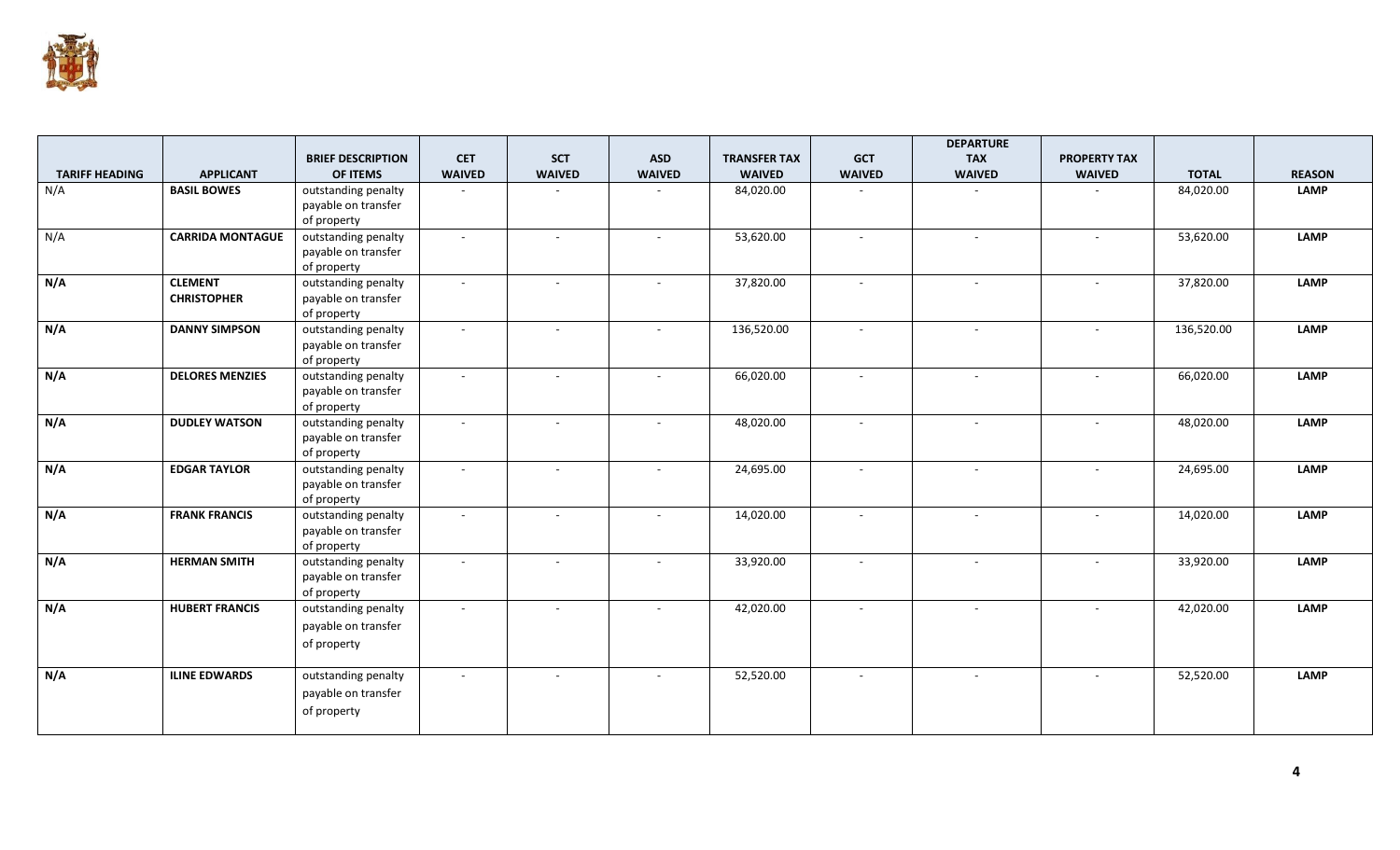

|                       |                         | <b>BRIEF DESCRIPTION</b> | <b>CET</b>               | <b>SCT</b>    | <b>ASD</b>    | <b>TRANSFER TAX</b> | <b>GCT</b>               | <b>DEPARTURE</b><br><b>TAX</b> | <b>PROPERTY TAX</b> |              |               |
|-----------------------|-------------------------|--------------------------|--------------------------|---------------|---------------|---------------------|--------------------------|--------------------------------|---------------------|--------------|---------------|
| <b>TARIFF HEADING</b> | <b>APPLICANT</b>        | OF ITEMS                 | <b>WAIVED</b>            | <b>WAIVED</b> | <b>WAIVED</b> | <b>WAIVED</b>       | <b>WAIVED</b>            | <b>WAIVED</b>                  | <b>WAIVED</b>       | <b>TOTAL</b> | <b>REASON</b> |
| N/A                   | <b>JENITTA ROBOTHAM</b> | outstanding penalty      | $\sim$                   |               |               | 11,220.00           |                          |                                |                     | 11,220.00    | <b>LAMP</b>   |
|                       |                         | payable on transfer      |                          |               |               |                     |                          |                                |                     |              |               |
|                       |                         | of property              |                          |               |               |                     |                          |                                |                     |              |               |
|                       |                         | outstanding penalty      |                          |               |               |                     |                          |                                |                     |              |               |
|                       |                         | payable on transfer      |                          |               |               |                     |                          |                                |                     |              |               |
| N/A                   | <b>LORRAINE THOMAS</b>  | of property              | $\overline{\phantom{a}}$ | $\sim$        | $\sim$        | 42,020.00           | $\overline{\phantom{a}}$ | $\sim$                         | $\sim$              | 42,020.00    | <b>LAMP</b>   |
|                       |                         | outstanding penalty      |                          |               |               |                     |                          |                                |                     |              |               |
|                       | <b>LOVENA BARNES</b>    | payable on transfer      |                          |               |               |                     |                          |                                |                     |              |               |
| N/A                   | <b>FACEY</b>            | of property              | $\overline{\phantom{a}}$ |               |               | 102,020.00          | $\overline{\phantom{a}}$ |                                |                     | 102,020.00   | <b>LAMP</b>   |
|                       |                         | outstanding penalty      |                          |               |               |                     |                          |                                |                     |              |               |
|                       |                         | payable on transfer      |                          |               |               |                     |                          |                                |                     |              |               |
| N/A                   | <b>LUCILDA RICHARDS</b> | of property              |                          |               |               | 63,020.00           |                          |                                | $\sim$              | 63,020.00    | <b>LAMP</b>   |
|                       |                         | outstanding penalty      |                          |               |               |                     |                          |                                |                     |              |               |
|                       |                         | payable on transfer      |                          |               |               |                     |                          |                                |                     |              |               |
| N/A                   | <b>MATTHIAS SAMUDA</b>  | of property              |                          |               |               | 84,770.00           | $\overline{\phantom{a}}$ |                                |                     | 84,770.00    | <b>LAMP</b>   |
|                       |                         | outstanding penalty      |                          |               |               |                     |                          |                                |                     |              |               |
|                       |                         | payable on transfer      |                          |               |               |                     |                          |                                |                     |              |               |
| N/A                   | <b>NEVILLE DALEY</b>    | of property              |                          |               |               | 33,770.00           |                          |                                |                     | 33,770.00    | <b>LAMP</b>   |
|                       |                         | outstanding penalty      |                          |               |               |                     |                          |                                |                     |              |               |
|                       |                         | payable on transfer      |                          |               |               |                     |                          |                                |                     |              |               |
| N/A                   | <b>OSBOURNE JOSEPHS</b> | of property              |                          |               |               | 26,620.00           |                          |                                | $\sim$              | 26,620.00    | <b>LAMP</b>   |
|                       |                         | outstanding penalty      |                          |               |               |                     |                          |                                |                     |              |               |
|                       |                         | payable on transfer      |                          |               |               |                     |                          |                                |                     |              |               |
| N/A                   | <b>OSBOURNE JOSEPHS</b> | of property              |                          |               |               | 39,420.00           |                          |                                |                     | 39,420.00    | <b>LAMP</b>   |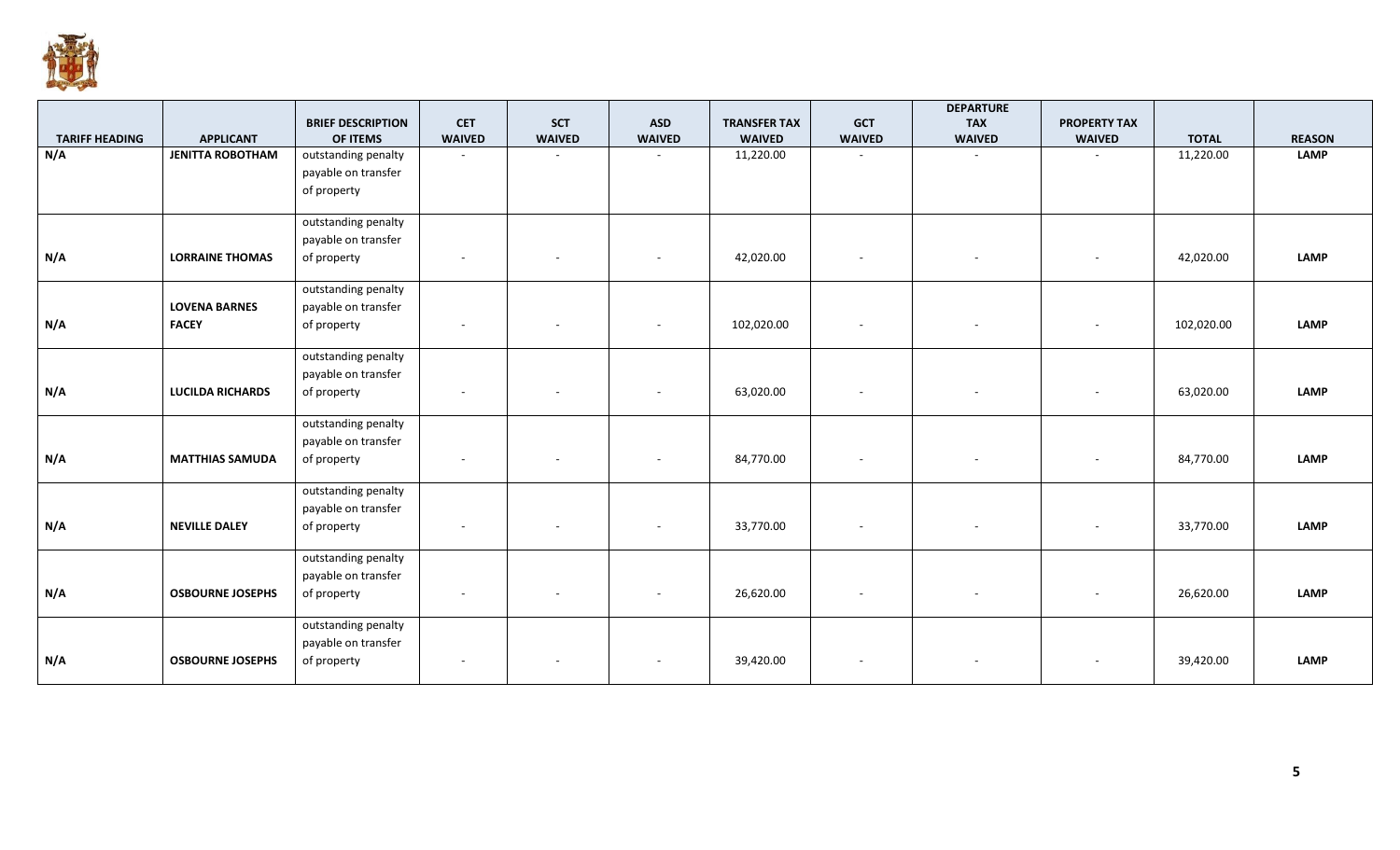

|                       |                         |                                      |                             |                             |                             |                                      |                             | <b>DEPARTURE</b>            |                                      |              |               |
|-----------------------|-------------------------|--------------------------------------|-----------------------------|-----------------------------|-----------------------------|--------------------------------------|-----------------------------|-----------------------------|--------------------------------------|--------------|---------------|
| <b>TARIFF HEADING</b> | <b>APPLICANT</b>        | <b>BRIEF DESCRIPTION</b><br>OF ITEMS | <b>CET</b><br><b>WAIVED</b> | <b>SCT</b><br><b>WAIVED</b> | <b>ASD</b><br><b>WAIVED</b> | <b>TRANSFER TAX</b><br><b>WAIVED</b> | <b>GCT</b><br><b>WAIVED</b> | <b>TAX</b><br><b>WAIVED</b> | <b>PROPERTY TAX</b><br><b>WAIVED</b> | <b>TOTAL</b> | <b>REASON</b> |
|                       |                         | outstanding penalty                  |                             |                             |                             |                                      |                             |                             |                                      |              |               |
|                       |                         | payable on transfer                  |                             |                             |                             |                                      |                             |                             |                                      |              |               |
| N/A                   | <b>RAPHALETA BELL</b>   | of property                          | $\sim$                      | $\overline{\phantom{a}}$    |                             | 28,020.00                            | $\sim$                      | $\sim$                      | $\overline{\phantom{a}}$             | 28,020.00    | <b>LAMP</b>   |
|                       |                         |                                      |                             |                             |                             |                                      |                             |                             |                                      |              |               |
|                       |                         | outstanding penalty                  |                             |                             |                             |                                      |                             |                             |                                      |              |               |
| N/A                   | <b>RICHARD PEAT</b>     | payable on transfer<br>of property   | $\overline{\phantom{a}}$    | $\overline{\phantom{m}}$    |                             | 9,770.00                             |                             | $\sim$                      | $\sim$                               | 9,770.00     | <b>LAMP</b>   |
|                       |                         |                                      |                             |                             |                             |                                      |                             |                             |                                      |              |               |
|                       |                         | outstanding penalty                  |                             |                             |                             |                                      |                             |                             |                                      |              |               |
|                       |                         | payable on transfer                  |                             |                             |                             |                                      |                             |                             |                                      |              |               |
| N/A                   | <b>ROSWELL TINGLE</b>   | of property                          | $\overline{\phantom{a}}$    | $\overline{\phantom{a}}$    |                             | 26,270.00                            |                             | $\sim$                      | $\overline{\phantom{a}}$             | 26,270.00    | <b>LAMP</b>   |
|                       |                         | outstanding penalty                  |                             |                             |                             |                                      |                             |                             |                                      |              |               |
|                       |                         | payable on transfer                  |                             |                             |                             |                                      |                             |                             |                                      |              |               |
| N/A                   | <b>SAMUEL HANSON</b>    | of property                          | $\overline{\phantom{a}}$    |                             |                             | 44,270.00                            | $\sim$                      | $\sim$                      | $\sim$                               | 44,270.00    | <b>LAMP</b>   |
|                       |                         |                                      |                             |                             |                             |                                      |                             |                             |                                      |              |               |
|                       |                         | outstanding penalty                  |                             |                             |                             |                                      |                             |                             |                                      |              |               |
|                       |                         | payable on transfer                  |                             |                             |                             |                                      |                             |                             |                                      |              |               |
| N/A                   | <b>SYDNEY MCPHERSON</b> | of property                          |                             |                             |                             | 57,770.00                            |                             | $\overline{\phantom{a}}$    | $\overline{\phantom{a}}$             | 57,770.00    | <b>LAMP</b>   |
|                       |                         | outstanding penalty                  |                             |                             |                             |                                      |                             |                             |                                      |              |               |
|                       |                         | payable on transfer                  |                             |                             |                             |                                      |                             |                             |                                      |              |               |
| N/A                   | <b>VANAVIS MARTIN</b>   | of property                          | $\overline{\phantom{a}}$    |                             |                             | 39,395.00                            |                             | $\sim$                      | $\overline{\phantom{a}}$             | 39,395.00    | <b>LAMP</b>   |
|                       |                         |                                      |                             |                             |                             |                                      |                             |                             |                                      |              |               |
|                       |                         | outstanding penalty                  |                             |                             |                             |                                      |                             |                             |                                      |              |               |
|                       |                         | payable on transfer                  |                             |                             |                             |                                      |                             |                             |                                      |              |               |
| N/A                   | <b>VINCENT ROBERTS</b>  | of property                          | $\sim$                      |                             |                             | 38,345.00                            |                             |                             |                                      | 38,345.00    | <b>LAMP</b>   |
|                       |                         | donation of 2013                     |                             |                             |                             |                                      |                             |                             |                                      |              |               |
|                       |                         | Toyota Corolla and                   |                             |                             |                             |                                      |                             |                             |                                      |              |               |
| 8702                  | American Embassy        | 2012 Nissan Urvan                    | 627,871.17                  | 753,445.40                  |                             |                                      | 745,910.95                  |                             |                                      | 2,127,227.52 | <b>OTHER</b>  |
|                       |                         |                                      |                             |                             |                             |                                      |                             |                             |                                      |              |               |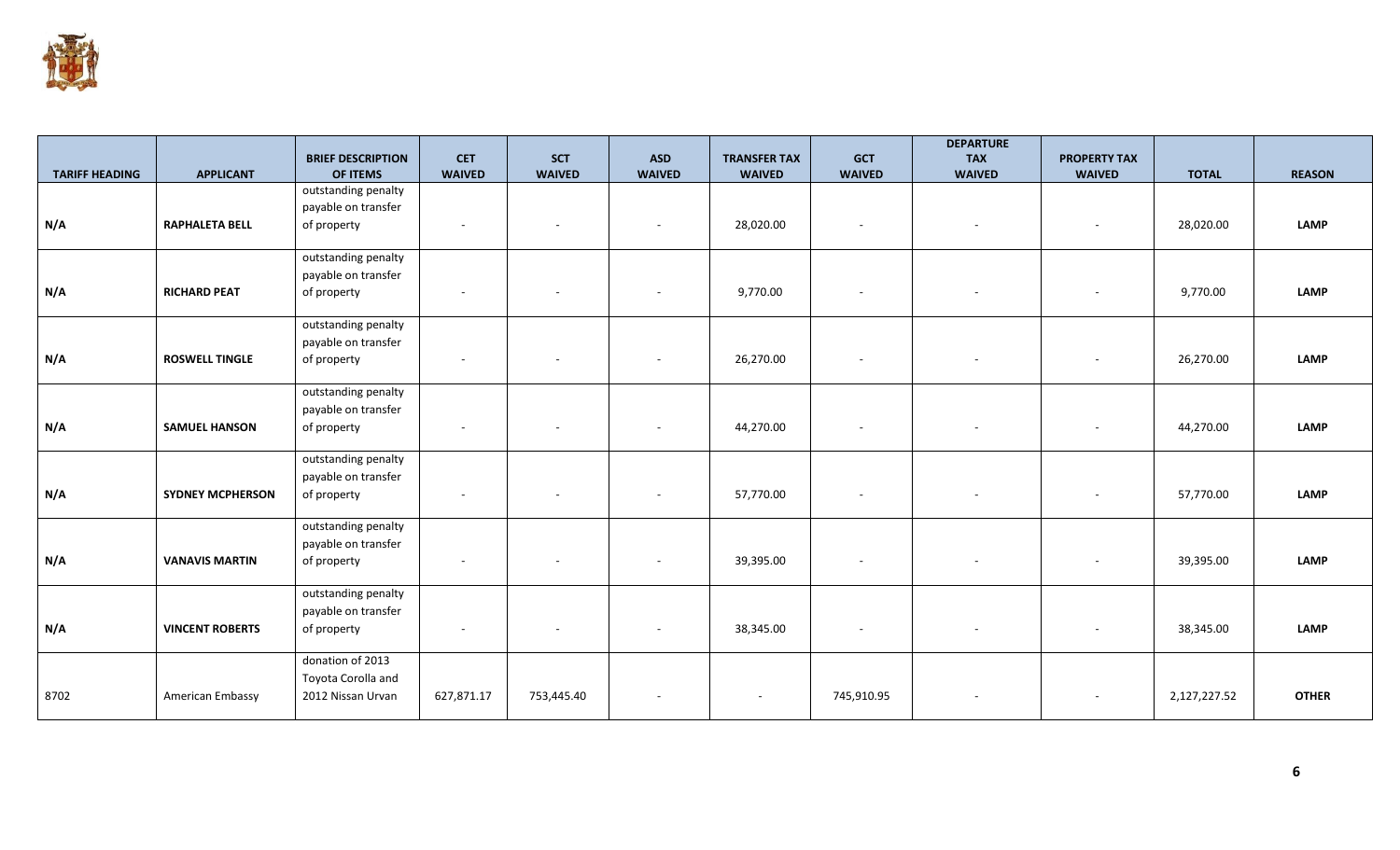

|                       |                           |                           |               |                          |                          |                          |                          | <b>DEPARTURE</b>         |                     |               |               |
|-----------------------|---------------------------|---------------------------|---------------|--------------------------|--------------------------|--------------------------|--------------------------|--------------------------|---------------------|---------------|---------------|
|                       |                           | <b>BRIEF DESCRIPTION</b>  | <b>CET</b>    | <b>SCT</b>               | <b>ASD</b>               | <b>TRANSFER TAX</b>      | <b>GCT</b>               | <b>TAX</b>               | <b>PROPERTY TAX</b> |               |               |
| <b>TARIFF HEADING</b> | <b>APPLICANT</b>          | OF ITEMS                  | <b>WAIVED</b> | <b>WAIVED</b>            | <b>WAIVED</b>            | <b>WAIVED</b>            | <b>WAIVED</b>            | <b>WAIVED</b>            | <b>WAIVED</b>       | <b>TOTAL</b>  | <b>REASON</b> |
|                       |                           | outstanding years -       |               |                          |                          |                          |                          |                          |                     |               |               |
| N/A                   | <b>ANN ROBERTS</b>        | 2005-2013                 | $\sim$        | $\sim$                   |                          | $\overline{\phantom{a}}$ | ٠                        |                          | 65,885.00           | 65,885.00     | <b>OTHER</b>  |
|                       |                           |                           |               |                          |                          |                          |                          |                          |                     |               |               |
| N/A                   | <b>BECKFORD YOUNG</b>     | property tax              | $\sim$        | $\sim$                   | $\sim$                   | $\sim$                   | $\sim$                   | $\sim$                   | 50,000.00           | 50,000.00     | <b>OTHER</b>  |
|                       | <b>CARIBBEAN FOODS</b>    |                           |               |                          |                          |                          |                          |                          |                     |               |               |
|                       |                           |                           |               |                          |                          |                          |                          |                          |                     |               |               |
| N/A                   | <b>LIMITED</b>            | <b>Customs Assessment</b> | 35,161,929.24 | $\sim$                   | $\overline{\phantom{a}}$ | $\overline{\phantom{a}}$ | $\overline{\phantom{a}}$ | $\sim$                   | $\sim$              | 35,161,929.24 | <b>OTHER</b>  |
| N/A                   | <b>CARL JOHNSON</b>       | property tax              | $\sim$        | $\sim$                   | $\sim$                   | $\sim$                   | $\sim$                   | $\sim$                   | 75,300.00           | 75,300.00     | <b>OTHER</b>  |
|                       |                           |                           |               |                          |                          |                          |                          |                          |                     |               |               |
| N/A                   | <b>CARMEN SALMON</b>      | property tax              | $\sim$        | $\sim$                   | $\sim$                   | $\sim$                   | $\sim$                   | $\sim$                   | 15,797.50           | 15,797.50     | <b>OTHER</b>  |
|                       |                           |                           |               |                          |                          |                          |                          |                          |                     |               |               |
|                       | <b>CHRYSANTHA</b>         | outstanding years -       |               |                          |                          |                          |                          |                          |                     |               |               |
| N/A                   | <b>GRINDLEY</b>           | 2007-2013                 | $\sim$        |                          |                          | $\overline{\phantom{a}}$ | $\overline{\phantom{a}}$ |                          | 72,760.00           | 72,760.00     | <b>OTHER</b>  |
|                       |                           |                           |               |                          |                          |                          |                          |                          |                     |               |               |
| N/A                   | <b>CYNTHIA FORD</b>       | property tax              | $\sim$        | $\sim$                   | $\sim$                   | $\sim$                   | $\sim$                   | $\sim$                   | 229,500.00          | 229,500.00    | <b>OTHER</b>  |
|                       |                           |                           |               |                          |                          |                          |                          |                          |                     |               |               |
|                       | <b>EAST JAMAICA</b>       | outstanding years -       |               |                          |                          |                          |                          |                          |                     |               |               |
| N/A                   | <b>CONFERENCE</b>         | 2006-2013                 | $\sim$        | $\overline{\phantom{a}}$ | $\sim$                   | $\overline{\phantom{a}}$ | $\overline{\phantom{a}}$ | $\overline{\phantom{a}}$ | 281,840.00          | 281,840.00    | <b>OTHER</b>  |
|                       |                           |                           |               |                          |                          |                          |                          |                          |                     |               |               |
|                       | <b>FACTORIES</b>          |                           |               |                          |                          |                          |                          |                          |                     |               |               |
|                       | <b>CORPORATION OF</b>     |                           |               |                          |                          |                          |                          |                          |                     |               |               |
| N/A                   | <b>JAMAICA</b>            | transfer of properties    | $\sim$        | $\sim$                   | $\sim$                   | 7,762,500.00             | $\sim$                   | $\sim$                   | $\sim$              | 7,762,500.00  | <b>OTHER</b>  |
|                       |                           |                           |               |                          |                          |                          |                          |                          |                     |               |               |
| N/A                   | <b>GISELE FOSTER</b>      | property tax              | $\sim$        | $\overline{\phantom{a}}$ | $\sim$                   | $\sim$                   | $\sim$                   | $\sim$                   | 348,119.38          | 348,119.38    | <b>OTHER</b>  |
|                       |                           |                           |               |                          |                          |                          |                          |                          |                     |               |               |
|                       |                           | importation of solar      |               |                          |                          |                          |                          |                          |                     |               |               |
|                       | <b>GREEN RG CARIBBEAN</b> | street light, panels      |               |                          |                          |                          |                          |                          |                     |               |               |
|                       | <b>LIMITED</b>            | and assembly              | 844,902.57    |                          |                          | $\overline{\phantom{a}}$ | 836,453.54               |                          | $\sim$              | 1,681,356.11  | <b>OTHER</b>  |
|                       |                           |                           |               |                          |                          |                          |                          |                          |                     |               |               |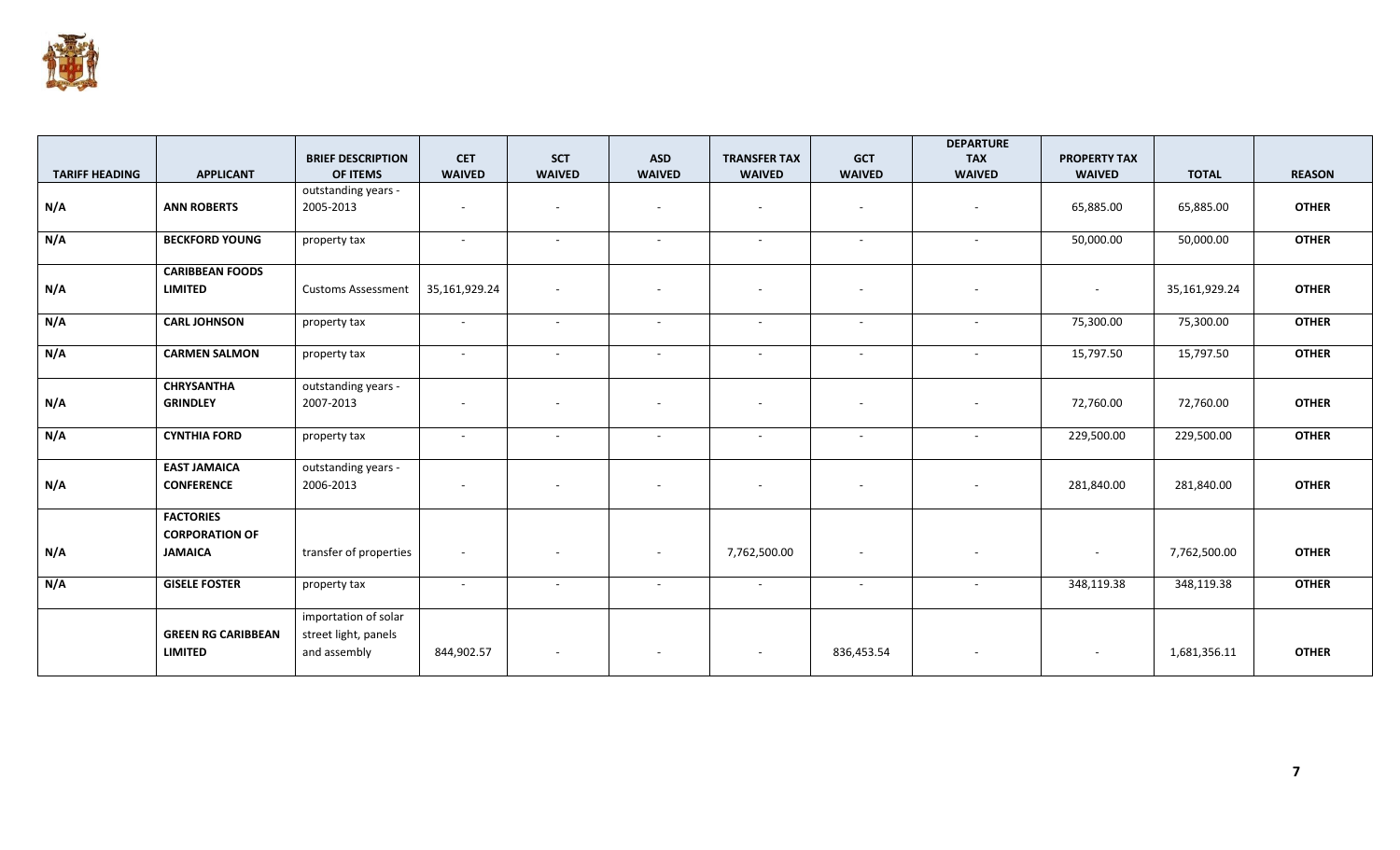

|                       |                            | <b>BRIEF DESCRIPTION</b>   | <b>CET</b>    | <b>SCT</b>               | <b>ASD</b>     | <b>TRANSFER TAX</b>      | <b>GCT</b>    | <b>DEPARTURE</b><br><b>TAX</b> | <b>PROPERTY TAX</b>      |               |               |
|-----------------------|----------------------------|----------------------------|---------------|--------------------------|----------------|--------------------------|---------------|--------------------------------|--------------------------|---------------|---------------|
| <b>TARIFF HEADING</b> | <b>APPLICANT</b>           | OF ITEMS                   | <b>WAIVED</b> | <b>WAIVED</b>            | <b>WAIVED</b>  | <b>WAIVED</b>            | <b>WAIVED</b> | <b>WAIVED</b>                  | <b>WAIVED</b>            | <b>TOTAL</b>  | <b>REASON</b> |
|                       | <b>GREEN RG CARIBBEAN</b>  | purchase of Ford           |               |                          |                |                          |               |                                |                          |               |               |
| 8703                  | <b>LIMITED</b>             | Ranger pickup              | 705,638.40    | 611,553.28               | $\sim$         | $\sim$                   | 605,437.75    | $\overline{\phantom{a}}$       | $\sim$                   | 1,922,629.43  | <b>OTHER</b>  |
|                       |                            | importation of eight       |               |                          |                |                          |               |                                |                          |               |               |
|                       | <b>HUMAN EMPLOYMENT</b>    | containers with            |               |                          |                |                          |               |                                |                          |               |               |
|                       | <b>AND RESOURCE</b>        | parts, tools, pieces       |               |                          |                |                          |               |                                |                          |               |               |
|                       | <b>TRAINING</b>            | and accessories            | 10,759,839.46 | $\overline{a}$           | $\sim$         | $\sim$                   | 10,652,241.07 | $\overline{\phantom{a}}$       | $\sim$                   | 21,412,080.53 | <b>OTHER</b>  |
|                       |                            |                            |               |                          |                |                          |               |                                |                          |               |               |
| N/A                   | <b>HYACINTH CURRY</b>      | property tax               |               | $\sim$                   | $\blacksquare$ | $\sim$                   |               | $\overline{\phantom{a}}$       | 37,589.81                | 37,589.81     | <b>OTHER</b>  |
|                       |                            |                            |               |                          |                |                          |               |                                |                          |               |               |
|                       |                            | importation of             |               |                          |                |                          |               |                                |                          |               |               |
|                       |                            | medals, shirts and         |               |                          |                |                          |               |                                |                          |               |               |
|                       |                            | gym sacks;                 |               |                          |                |                          |               |                                |                          |               |               |
|                       | <b>JAMAICA ATHLETIC</b>    | importation                |               |                          |                |                          |               |                                |                          |               |               |
| 6109, 6106, 6105,     | <b>ADMINISTRATION</b>      | of medals, shirts and      |               |                          |                |                          |               |                                |                          |               |               |
| 4202                  | <b>ASSOCIATION</b>         | gym sacks                  | 502,936.76    | $\overline{\phantom{a}}$ |                | $\overline{\phantom{a}}$ | 497,907.40    | $\sim$                         | $\sim$                   | 1,000,844.16  | <b>OTHER</b>  |
|                       | <b>JAMAICA FOOTBALL</b>    | importation of gears       |               |                          |                |                          |               |                                |                          |               |               |
| 6505                  | <b>FEDERATION</b>          | and equipment              | 329,413.54    |                          |                | $\overline{\phantom{a}}$ | 345,884.22    | $\overline{\phantom{a}}$       | $\sim$                   | 675,297.76    | <b>OTHER</b>  |
|                       | <b>JAMAICA HOTEL &amp;</b> | purchas of                 |               |                          |                |                          |               |                                |                          |               |               |
| 108/14                | <b>TOURIST ASSOCIATION</b> | magazines                  | 381,846.40    |                          |                | $\blacksquare$           | 378,027.94    | $\sim$                         | $\overline{\phantom{a}}$ | 759,874.34    | <b>OTHER</b>  |
|                       |                            |                            |               |                          |                |                          |               |                                |                          |               |               |
|                       | <b>JAMAICA OLYMPIC</b>     | importation of             |               |                          |                |                          |               |                                |                          |               |               |
| 4901                  | <b>ASSOCIATION</b>         | sporting gears             | 125,113.99    | $\sim$                   | $\sim$         | $\overline{\phantom{a}}$ | 123,862.85    | $\sim$                         | $\sim$                   | 248,976.85    | <b>OTHER</b>  |
|                       |                            | purchase of 2013           |               |                          |                |                          |               |                                |                          |               |               |
| 8702                  | <b>JAMES GIBBS</b>         | <b>Toyota Land Cruiser</b> | $\sim$        | 652,569.74               | $\sim$         | $\overline{\phantom{a}}$ | 861,392.06    |                                | $\sim$                   | 1,513,961.80  | <b>OTHER</b>  |
|                       |                            |                            |               |                          |                |                          |               |                                |                          |               |               |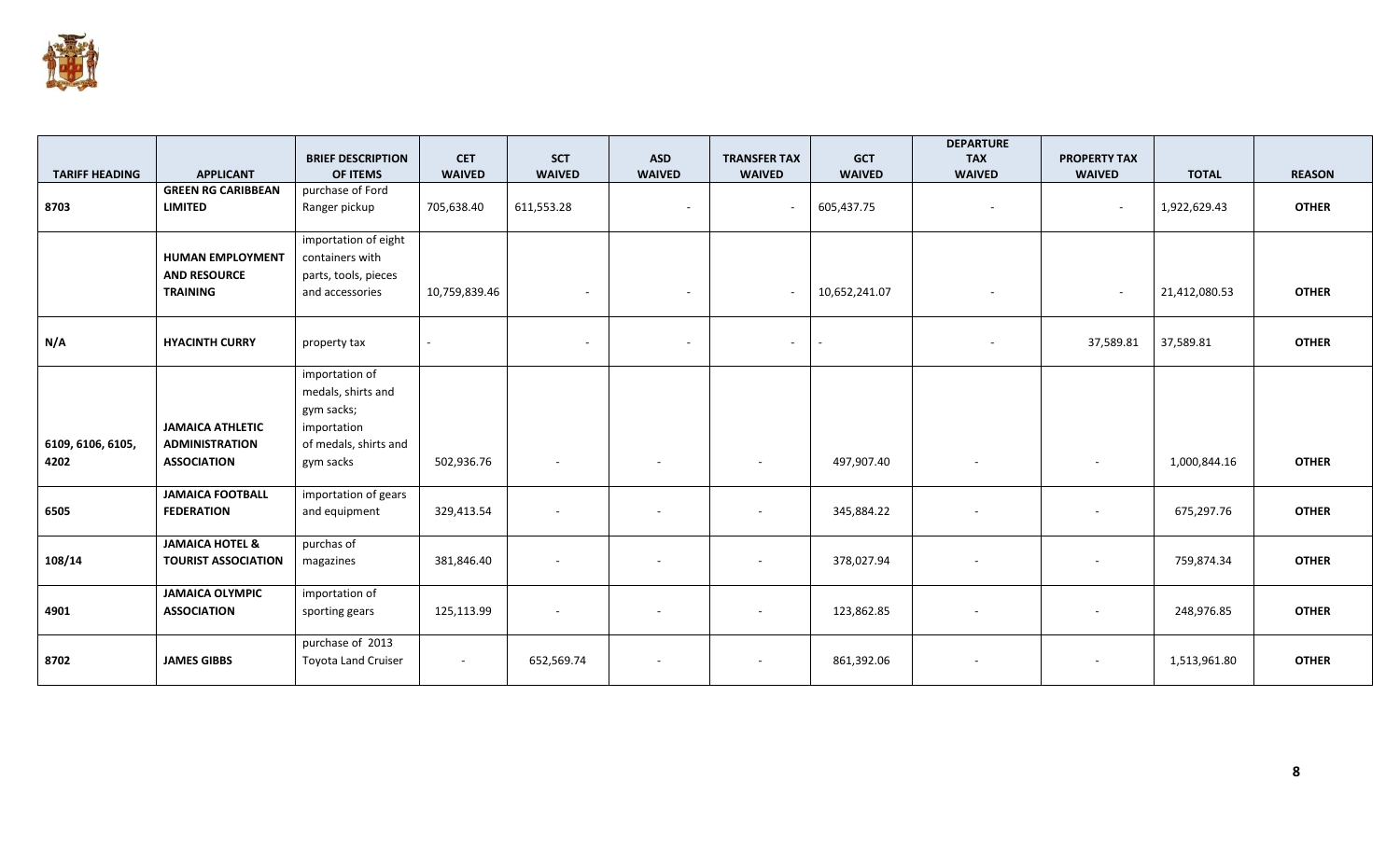

|                       |                                              |                                            |                          |                          |                          |                          |               | <b>DEPARTURE</b>         |                          |              |               |
|-----------------------|----------------------------------------------|--------------------------------------------|--------------------------|--------------------------|--------------------------|--------------------------|---------------|--------------------------|--------------------------|--------------|---------------|
|                       |                                              | <b>BRIEF DESCRIPTION</b>                   | <b>CET</b>               | <b>SCT</b>               | <b>ASD</b>               | <b>TRANSFER TAX</b>      | <b>GCT</b>    | <b>TAX</b>               | <b>PROPERTY TAX</b>      |              |               |
| <b>TARIFF HEADING</b> | <b>APPLICANT</b>                             | OF ITEMS                                   | <b>WAIVED</b>            | <b>WAIVED</b>            | <b>WAIVED</b>            | <b>WAIVED</b>            | <b>WAIVED</b> | <b>WAIVED</b>            | <b>WAIVED</b>            | <b>TOTAL</b> | <b>REASON</b> |
| N/A                   | <b>JEREMIAH HARRISON</b>                     | property tax                               | $\sim$                   | $\sim$                   | $\sim$                   | $\sim$                   | $\sim$        | $\sim$                   | 176,040.00               | 176,040.00   | <b>OTHER</b>  |
| N/A                   | <b>JIMMY NICHOLSON</b>                       | property tax                               | $\sim$                   | $\sim$                   | $\sim$                   | $\sim$                   | $\sim$        | $\sim$                   | 53,748.75                | 53,748.75    | <b>OTHER</b>  |
| N/A                   | <b>LASCELLES LAWRENCE</b>                    | property tax                               | $\sim$                   | $\sim$                   | $\sim$                   | $\sim$                   | $\sim$        | $\sim$                   | 15,760.00                | 15,760.00    | <b>OTHER</b>  |
| N/A                   | <b>LAURNA THOMAS</b>                         | outstanding years -<br>2009-2012           | $\overline{\phantom{a}}$ | $\sim$                   |                          | $\overline{\phantom{a}}$ |               | $\overline{\phantom{a}}$ | 124,300.00               | 124,300.00   | <b>OTHER</b>  |
| 6207                  | <b>LORRAINE MOORE</b>                        | importation of Bar<br>Gown                 | 6,561.90                 | $\sim$                   | $\sim$                   | $\overline{\phantom{a}}$ | 6,496.28      | $\overline{\phantom{a}}$ | $\overline{\phantom{a}}$ | 13,058.18    | <b>OTHER</b>  |
| 8703                  | <b>MARVA WALKER</b>                          | purchase of 2008<br>Dodge Grand<br>Caravan | 188,198.87               | 225,838.65               | $\sim$                   | $\overline{\phantom{a}}$ | 223,580.26    |                          |                          | 637,617.78   | <b>OTHER</b>  |
| 6202, 4202            | <b>MAURICE WIGNALL</b>                       | importation of<br>apparel                  | 19,624.00                | $\sim$                   | $\sim$                   | $\overline{\phantom{a}}$ | 19,427.76     | $\sim$                   | $\overline{\phantom{a}}$ | 39,051.76    | <b>OTHER</b>  |
| 8703                  | <b>MICHAEL HARVEY</b>                        | purchase of 2013<br>Toyota Land cruiser    | 685,907.86               | 891,680.22               | $\sim$                   | $\overline{\phantom{a}}$ | 882,763.42    |                          | $\overline{\phantom{a}}$ | 2,460,351.49 | <b>OTHER</b>  |
| N/A                   | <b>MONTEGO BAY</b><br><b>COMMUNITY TRUST</b> | transfer of properties                     | $\sim$                   | $\sim$                   | $\overline{\phantom{a}}$ | 4,037,030.00             | $\sim$        |                          | $\overline{\phantom{a}}$ | 4,037,030.00 | <b>OTHER</b>  |
| N/;A                  | <b>NATIONAL HOUSING</b><br><b>TRUST</b>      | retransfer of<br>property                  | $\sim$                   | $\overline{\phantom{a}}$ |                          | $\overline{\phantom{a}}$ |               |                          | $\overline{\phantom{a}}$ | 112,030.01   | <b>OTHER</b>  |
| N/A                   | <b>NATIONAL HOUSING</b><br><b>TRUST</b>      | retransfer of<br>property                  | $\sim$                   | $\sim$                   | $\sim$                   | $\overline{\phantom{a}}$ |               | $\overline{\phantom{a}}$ | $\overline{\phantom{a}}$ | 112,000.00   | <b>OTHER</b>  |
| N/A                   | <b>NATIONAL HOUSING</b><br><b>TRUST</b>      | retransfer of<br>property                  |                          |                          |                          |                          |               |                          |                          | 320,000.00   | <b>OTHER</b>  |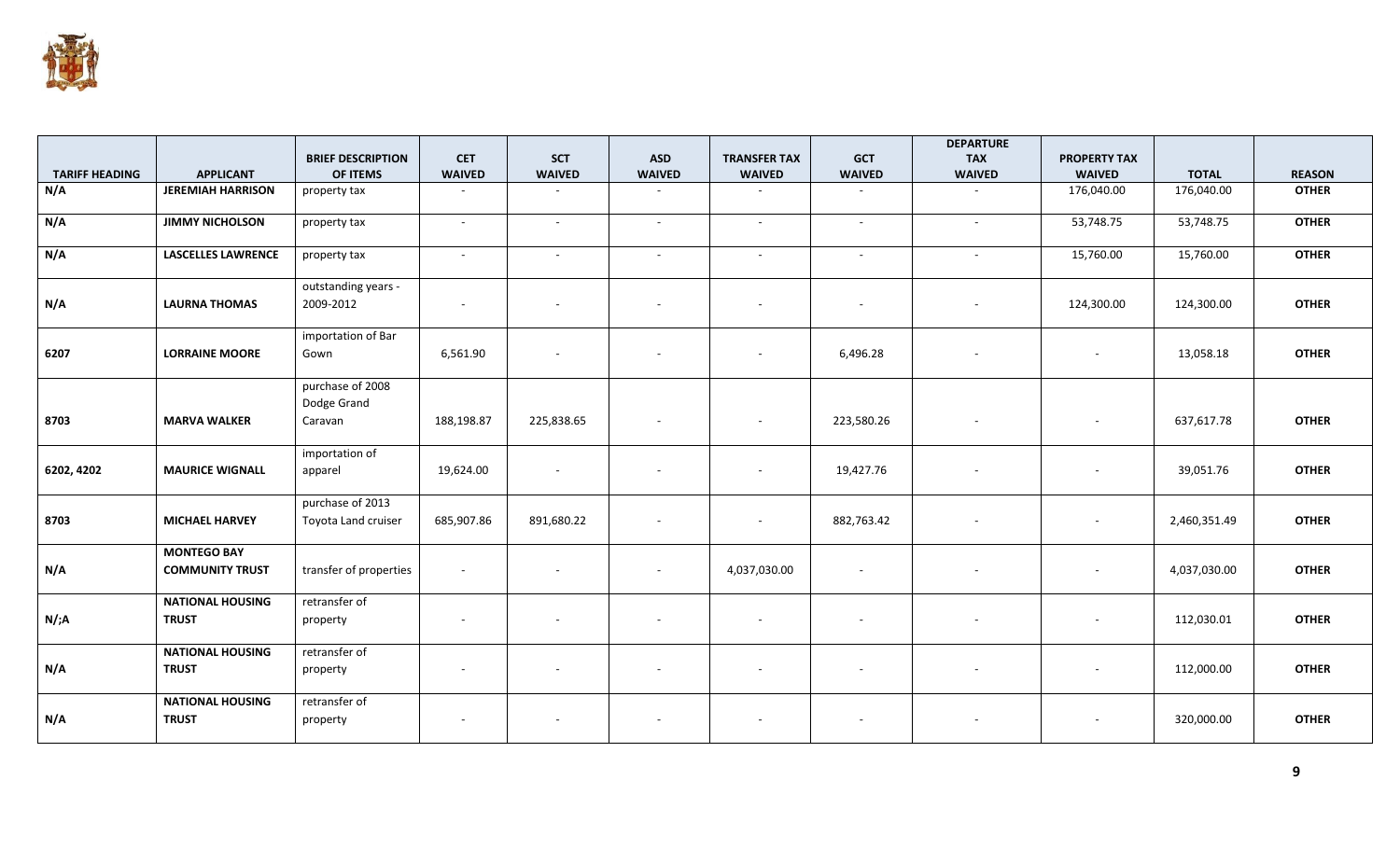

|                       |                               | <b>BRIEF DESCRIPTION</b> | <b>CET</b>               | <b>SCT</b>               | <b>ASD</b>               | <b>TRANSFER TAX</b>      | <b>GCT</b>               | <b>DEPARTURE</b><br><b>TAX</b> | <b>PROPERTY TAX</b>      |               |               |
|-----------------------|-------------------------------|--------------------------|--------------------------|--------------------------|--------------------------|--------------------------|--------------------------|--------------------------------|--------------------------|---------------|---------------|
| <b>TARIFF HEADING</b> | <b>APPLICANT</b>              | OF ITEMS                 | <b>WAIVED</b>            | <b>WAIVED</b>            | <b>WAIVED</b>            | <b>WAIVED</b>            | <b>WAIVED</b>            | <b>WAIVED</b>                  | <b>WAIVED</b>            | <b>TOTAL</b>  | <b>REASON</b> |
|                       | <b>NATIONAL HOUSING</b>       | retransfer of            |                          |                          |                          |                          |                          |                                |                          |               |               |
| N/A                   | <b>TRUST</b>                  | property                 | $\overline{\phantom{a}}$ | $\sim$                   | $\sim$                   | $\sim$                   | $\overline{\phantom{a}}$ | $\sim$                         | $\sim$                   | 2,200,000.00  | <b>OTHER</b>  |
|                       | <b>NATIONAL HOUSING</b>       | retransfer of            |                          |                          |                          |                          |                          |                                |                          |               |               |
| N/A                   | <b>TRUST</b>                  | property                 |                          | $\sim$                   | $\sim$                   | $\sim$                   | ÷.                       |                                | $\overline{\phantom{a}}$ | 288,010.00    | <b>OTHER</b>  |
|                       | <b>NATIONAL HOUSING</b>       | retransfer of            |                          |                          |                          |                          |                          |                                |                          |               |               |
| N/A                   | <b>TRUST</b>                  | property                 |                          | $\overline{\phantom{a}}$ | $\sim$                   | $\sim$ $-$               | $\sim$                   | $\overline{\phantom{a}}$       | $\sim$                   | 5,500,000.00  | <b>OTHER</b>  |
|                       |                               | purchase of 2012         |                          |                          |                          |                          |                          |                                |                          |               |               |
|                       | <b>OCM PRODUCTIONS</b>        | Amarok Highline          |                          |                          |                          |                          |                          |                                |                          |               |               |
| 8702                  | <b>LIMITED</b>                | Volkswagen               | 692,417.87               | 600,095.48               | $\sim$                   | $\sim$                   | 594,094.53               | $\overline{\phantom{a}}$       | $\sim$                   | 1,886,607.88  | <b>OTHER</b>  |
|                       | <b>SLING SHOT VIDEO &amp;</b> |                          |                          |                          |                          |                          |                          |                                |                          |               |               |
|                       | <b>FILM PRODUCTION</b>        | purchase of 2012         |                          |                          |                          |                          |                          |                                |                          |               |               |
|                       | <b>LIMITED</b>                | Volkswagen Amarok        | 659,170.39               | 571,281.00               | $\sim$                   | $\sim$                   | 565,568.19               | $\blacksquare$                 | $\sim$                   | 1,796,019.58  | <b>OTHER</b>  |
|                       |                               | importation of oils,     |                          |                          |                          |                          |                          |                                |                          |               |               |
| 1515, 1516            | <b>STARFISH OILS LIMITED</b>  | and butter               | 2,192,586.00             | $\overline{\phantom{a}}$ | $\sim$                   | $\sim$                   | 2,170,660.14             | $\overline{\phantom{a}}$       | $\overline{\phantom{a}}$ | 4,363,246.14  | <b>OTHER</b>  |
|                       | <b>SWEET RIVER</b>            |                          |                          |                          |                          |                          |                          |                                |                          |               |               |
|                       | <b>ABATTOIR SUPPLIES</b>      | importation of           |                          |                          |                          |                          |                          |                                |                          |               |               |
|                       | <b>COMPANY LIMITED</b>        | equipment                | 7,934,295.41             | $\sim$                   | $\sim$                   | $\sim$                   | 7,854,952.45             | $\blacksquare$                 | $\sim$                   | 15,789,247.86 | <b>OTHER</b>  |
|                       | THE CHURCH OF ST.             | outstanding years -      |                          |                          |                          |                          |                          |                                |                          |               |               |
| N/A                   | <b>MARY THE VIRGIN</b>        | 2004-2010                | $\overline{\phantom{a}}$ |                          |                          | $\overline{\phantom{a}}$ | $\sim$                   |                                | 127,780.00               | 127,780.00    | <b>OTHER</b>  |
|                       |                               | outstanding years -      |                          |                          |                          |                          |                          |                                |                          |               |               |
| N/A                   | <b>VERNON/PHYLLIS BELL</b>    | 2006-2013                | $\overline{\phantom{a}}$ |                          | $\sim$                   | $\sim$                   | $\overline{\phantom{a}}$ |                                | 42,300.00                | 42,300.00     | <b>OTHER</b>  |
|                       |                               | retransfer of            |                          |                          |                          |                          |                          |                                |                          |               |               |
| N/A                   | <b>HOWARD DENNIS</b>          | property                 |                          |                          | $\overline{\phantom{a}}$ | 400,000.00               | $\sim$                   |                                | $\overline{\phantom{a}}$ | 400,000.00    | Other         |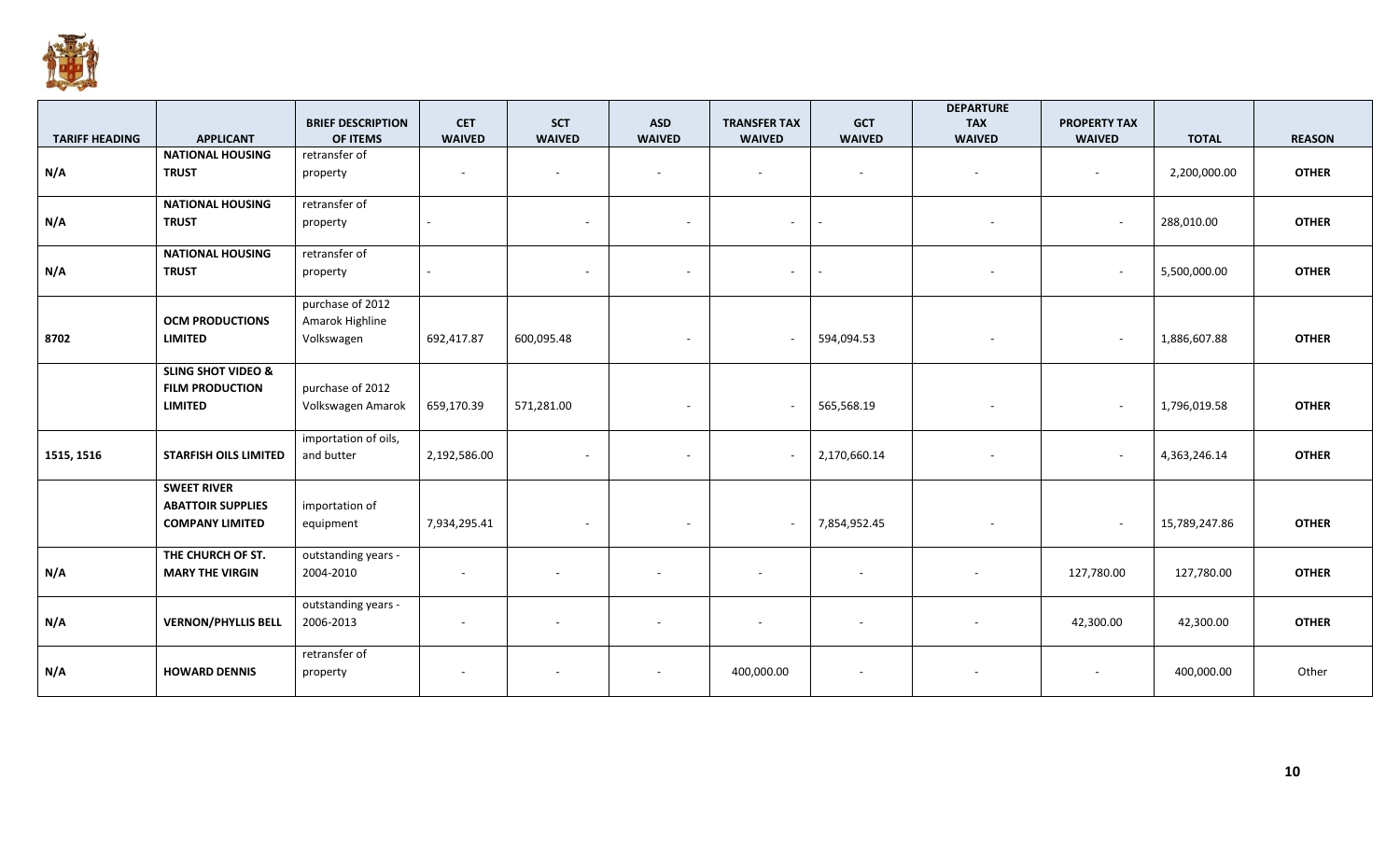

|                       |                            |                          |                          |                          |               |                          |                          | <b>DEPARTURE</b>         |                     |               |                   |
|-----------------------|----------------------------|--------------------------|--------------------------|--------------------------|---------------|--------------------------|--------------------------|--------------------------|---------------------|---------------|-------------------|
|                       |                            | <b>BRIEF DESCRIPTION</b> | <b>CET</b>               | <b>SCT</b>               | <b>ASD</b>    | <b>TRANSFER TAX</b>      | <b>GCT</b>               | <b>TAX</b>               | <b>PROPERTY TAX</b> |               |                   |
| <b>TARIFF HEADING</b> | <b>APPLICANT</b>           | OF ITEMS                 | <b>WAIVED</b>            | <b>WAIVED</b>            | <b>WAIVED</b> | <b>WAIVED</b>            | <b>WAIVED</b>            | <b>WAIVED</b>            | <b>WAIVED</b>       | <b>TOTAL</b>  | <b>REASON</b>     |
|                       |                            | importation of           |                          |                          |               |                          |                          |                          |                     |               |                   |
|                       |                            | tunnel ventilated        |                          |                          |               |                          |                          |                          |                     |               |                   |
|                       | <b>DEAN DUNKLEY</b>        | poultry houses           | 5,199,300.97             | $\sim$                   |               | $\overline{\phantom{a}}$ | 5,147,307.96             | $\sim$                   | $\sim$              | 10,346,608.93 | <b>OTHER/AGRI</b> |
|                       |                            |                          |                          |                          |               |                          |                          |                          |                     |               |                   |
| N/A                   | <b>STEPHAN GOLLOP</b>      | purchase of tractor      | $\sim$                   | $\sim$                   | $\sim$        | $\sim$                   | 362,896.88               | $\sim$                   | $\sim$              | 362,896.88    | <b>OTHER/AGRI</b> |
|                       |                            |                          |                          |                          |               |                          |                          |                          |                     |               |                   |
|                       |                            | purchase of fertilizer   |                          |                          |               |                          |                          |                          |                     |               |                   |
|                       |                            | applicator and New       |                          |                          |               |                          |                          |                          |                     |               |                   |
| N/A                   | <b>MARVIN SALABIE</b>      | <b>Holland Tractor</b>   | $\overline{\phantom{a}}$ | $\sim$                   |               | $\overline{\phantom{a}}$ | 1,278,948.90             |                          |                     | 1,278,948.90  | <b>OTHER/AGRI</b> |
|                       |                            |                          |                          |                          |               |                          |                          |                          |                     |               |                   |
| 108/191               | <b>RUPERT GREEN</b>        | importation f tractor    | $\sim$                   | 179,166.00               | $\sim$        | $\sim$                   | 325,186.29               | $\sim$                   | $\sim$              | 504,352.29    | <b>OTHER/AGRI</b> |
|                       |                            |                          |                          |                          |               |                          |                          |                          |                     |               |                   |
|                       |                            | importation of           |                          |                          |               |                          |                          |                          |                     |               |                   |
|                       |                            | 42,000 lbs of beef       |                          |                          |               |                          |                          |                          |                     |               |                   |
| 0201                  | <b>TASTEE LIMITED</b>      | trimmings                | $\overline{\phantom{a}}$ | $\overline{\phantom{a}}$ | 2,931,849.35  | $\sim$                   | $\sim$                   |                          |                     | 2,931,849.35  | OTHER/AGRI        |
|                       |                            |                          |                          |                          |               |                          |                          |                          |                     |               |                   |
|                       |                            | importation of           |                          |                          |               |                          |                          |                          |                     |               |                   |
|                       | <b>MOTHER'S</b>            | 84,000 lbs of beef       |                          |                          |               |                          |                          |                          |                     |               |                   |
| 0201                  | <b>ENTERPRISES LIMITED</b> | trimmings                |                          | $\overline{\phantom{a}}$ | 5,713,347.46  | $\overline{\phantom{a}}$ | $\overline{\phantom{a}}$ | $\overline{\phantom{a}}$ |                     | 5,713,347.46  | OTHER/AGRI        |
|                       |                            |                          |                          |                          |               |                          |                          |                          |                     |               |                   |
|                       |                            | importation of           |                          |                          |               |                          |                          |                          |                     |               |                   |
| 8432                  | <b>WINDALCO</b>            | Fill/Seal Machine        | 587,527.45               |                          |               | $\overline{\phantom{a}}$ | 616,903.82               |                          |                     | 1,204,431.27  | <b>OTHER/AGRI</b> |
|                       |                            |                          |                          |                          |               |                          |                          |                          |                     |               |                   |
|                       | <b>COCONUT INDUSTRY</b>    | importation of           |                          |                          |               |                          |                          |                          |                     |               |                   |
| 0801                  | <b>BOARD</b>               | coconut seeds            | 402,796.77               | $\sim$                   |               | $\overline{\phantom{a}}$ | 422,936.61               | $\sim$                   | $\sim$              | 825,733.37    | OTHER/AGRI        |
|                       |                            |                          |                          |                          |               |                          |                          |                          |                     |               |                   |
|                       |                            | importation of           |                          |                          |               |                          |                          |                          |                     |               |                   |
| 8701, 8432            | <b>OWEN BABOLAL</b>        | tractor and assembly     | 396,906.54               |                          |               | $\overline{\phantom{a}}$ | 392,937.47               |                          |                     | 789,844.01    | OTHER/AGRI        |
|                       |                            |                          |                          |                          |               |                          |                          |                          |                     |               |                   |
|                       | <b>COMMERCIAL</b>          | importation of           |                          |                          |               |                          |                          |                          |                     |               |                   |
| 0806                  | <b>ASSOCIATES</b>          | raisins/currants         | 2,694,770.82             | $\overline{\phantom{a}}$ | $\sim$        | $\overline{\phantom{a}}$ | 2,667,823.11             | $\sim$                   | $\sim$              | 5,362,593.93  | OTHER/MAN         |
|                       |                            |                          |                          |                          |               |                          |                          |                          |                     |               |                   |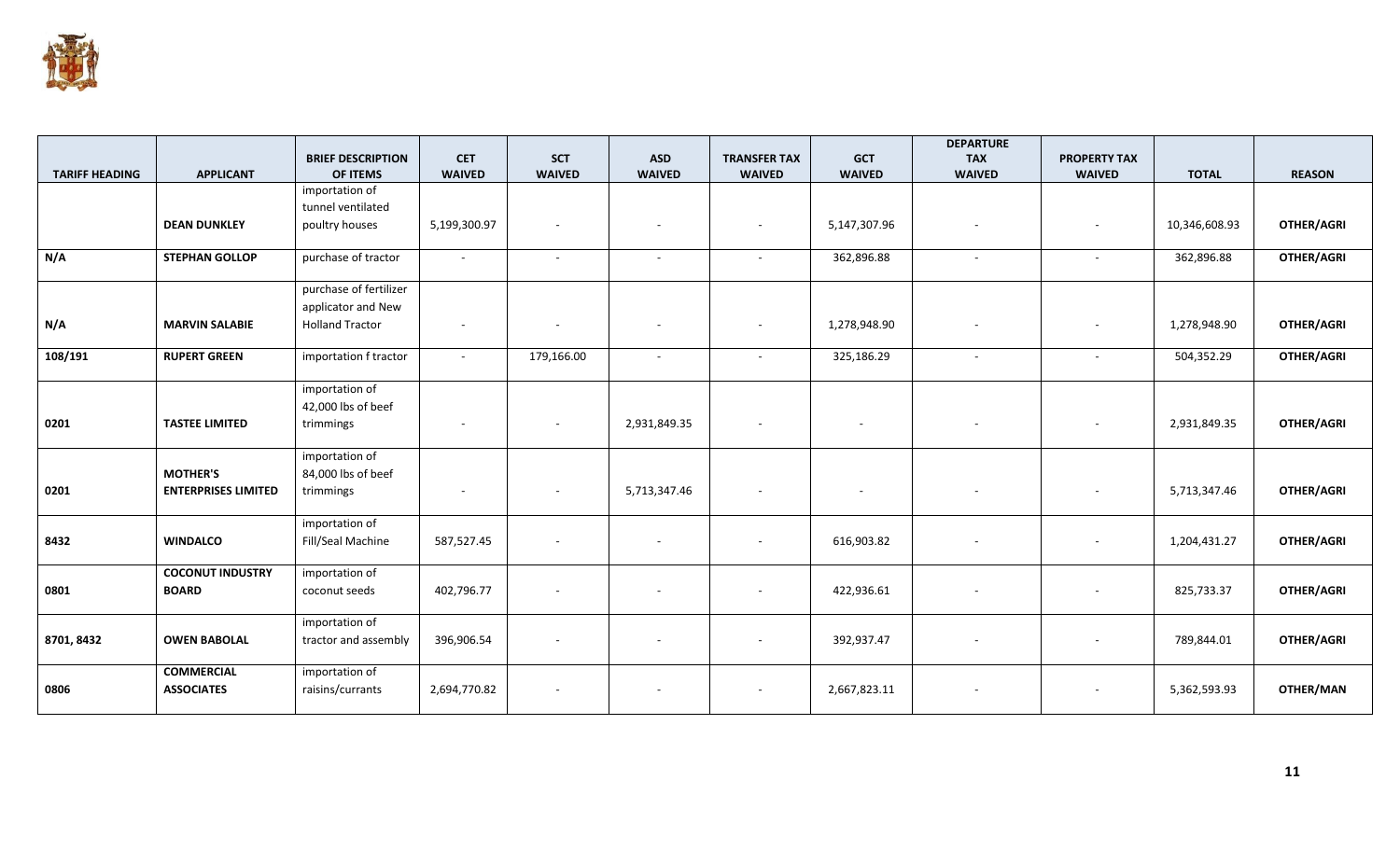

|                       |                           |                                      |                             |                             |                             |                                      |                             | <b>DEPARTURE</b>            |                                      |                |               |
|-----------------------|---------------------------|--------------------------------------|-----------------------------|-----------------------------|-----------------------------|--------------------------------------|-----------------------------|-----------------------------|--------------------------------------|----------------|---------------|
| <b>TARIFF HEADING</b> | <b>APPLICANT</b>          | <b>BRIEF DESCRIPTION</b><br>OF ITEMS | <b>CET</b><br><b>WAIVED</b> | <b>SCT</b><br><b>WAIVED</b> | <b>ASD</b><br><b>WAIVED</b> | <b>TRANSFER TAX</b><br><b>WAIVED</b> | <b>GCT</b><br><b>WAIVED</b> | <b>TAX</b><br><b>WAIVED</b> | <b>PROPERTY TAX</b><br><b>WAIVED</b> | <b>TOTAL</b>   | <b>REASON</b> |
|                       |                           | importation of                       |                             |                             |                             |                                      |                             |                             |                                      |                |               |
|                       | <b>CONTINENTAL BAKING</b> | plastic bread trays                  |                             |                             |                             |                                      |                             |                             |                                      |                |               |
| 3926, 2710            | <b>COMPANY</b>            | and exalube                          |                             | $\sim$                      |                             | $\sim$                               | 11,050,083.00               | $\sim$                      | $\overline{\phantom{a}}$             | 11,050,083.00  | OTHER/MAN     |
|                       | <b>DOUGALL</b>            | importation of                       |                             |                             |                             |                                      |                             |                             |                                      |                |               |
| 8465                  | <b>FLOORINGLIMITED</b>    | equipment                            |                             | $\overline{\phantom{a}}$    | $\sim$                      |                                      | 604,877.46                  | $\overline{\phantom{a}}$    | -                                    | 604,877.46     | OTHER/MAN     |
|                       | <b>LASCO</b>              |                                      |                             |                             |                             |                                      |                             |                             |                                      |                |               |
|                       | <b>MANUFACTURING</b>      | importation of skim<br>milk          |                             |                             |                             |                                      |                             |                             |                                      |                |               |
| 0402                  | <b>LIMITED</b>            |                                      | 1,595,642.25                | $\sim$                      | ۰                           | $\sim$                               | 1,579,685.83                | $\overline{\phantom{a}}$    | $\overline{\phantom{a}}$             | 3,175,328.08   | OTHER/MAN     |
|                       | <b>PEAK BOTTLING</b>      | importation                          |                             |                             |                             |                                      |                             |                             |                                      |                |               |
| 8422                  | <b>COMPANY LIMITED</b>    | equipment                            |                             | $\overline{\phantom{a}}$    | $\sim$                      |                                      | 3,579,404.62                | $\overline{\phantom{a}}$    | $\overline{\phantom{a}}$             | 3,579,404.62   | OTHER/MAN     |
|                       |                           | importation of                       |                             |                             |                             |                                      |                             |                             |                                      |                |               |
|                       | <b>SPRAY TECH</b>         | polyurethane resin,                  |                             |                             |                             |                                      |                             |                             |                                      |                |               |
| 3909, 3905            | <b>ALTERNATIVE</b>        | isocyonic acid,                      |                             |                             |                             |                                      | 2,718,590.33                |                             |                                      | 2,718,590.33   | OTHER/MAN     |
|                       | <b>WEST KINGSTON</b>      | importation of spare                 |                             |                             |                             |                                      |                             |                             |                                      |                |               |
|                       | <b>POWER PARTNERS</b>     | parts                                | 59,996,440.00               | $\sim$                      | $\sim$                      | $\sim$                               | 59,396,475.60               | $\overline{\phantom{a}}$    | $\sim$                               | 119,392,915.60 | OTHER/MAN     |
|                       | <b>IMPERICAL OPTICAL</b>  | importation of                       |                             |                             |                             |                                      |                             |                             |                                      |                |               |
| 8477                  | <b>JAMAICA</b>            | equipment                            |                             | $\sim$                      | $\sim$                      | $\overline{\phantom{0}}$             | 482,116.80                  | $\overline{\phantom{a}}$    | $\overline{\phantom{a}}$             | 482,116.80     | OTHER/MAN     |
|                       | <b>CGFM-MAUI JIM</b>      | importation of                       |                             |                             |                             |                                      |                             |                             |                                      |                |               |
| 6505, 4911, 3924      | <b>SUNGLASSES</b>         | promotional items                    | 264,675.73                  | $\sim$                      |                             |                                      | 262,028.97                  | $\blacksquare$              | ٠                                    | 526,704.71     | OTHER/TOUR    |
|                       |                           | purchase of 2013                     |                             |                             |                             |                                      |                             |                             |                                      |                |               |
|                       | <b>DHANA CAR RENTALS</b>  | Toyota Corolla and                   |                             |                             |                             |                                      |                             |                             |                                      |                |               |
| 565/02A               | <b>AND TOURS</b>          | 2013 Toyota RAV4                     | 902,112.12                  | 541,267.27                  |                             |                                      |                             |                             |                                      | 1,443,379.39   | OTHER/TOUR    |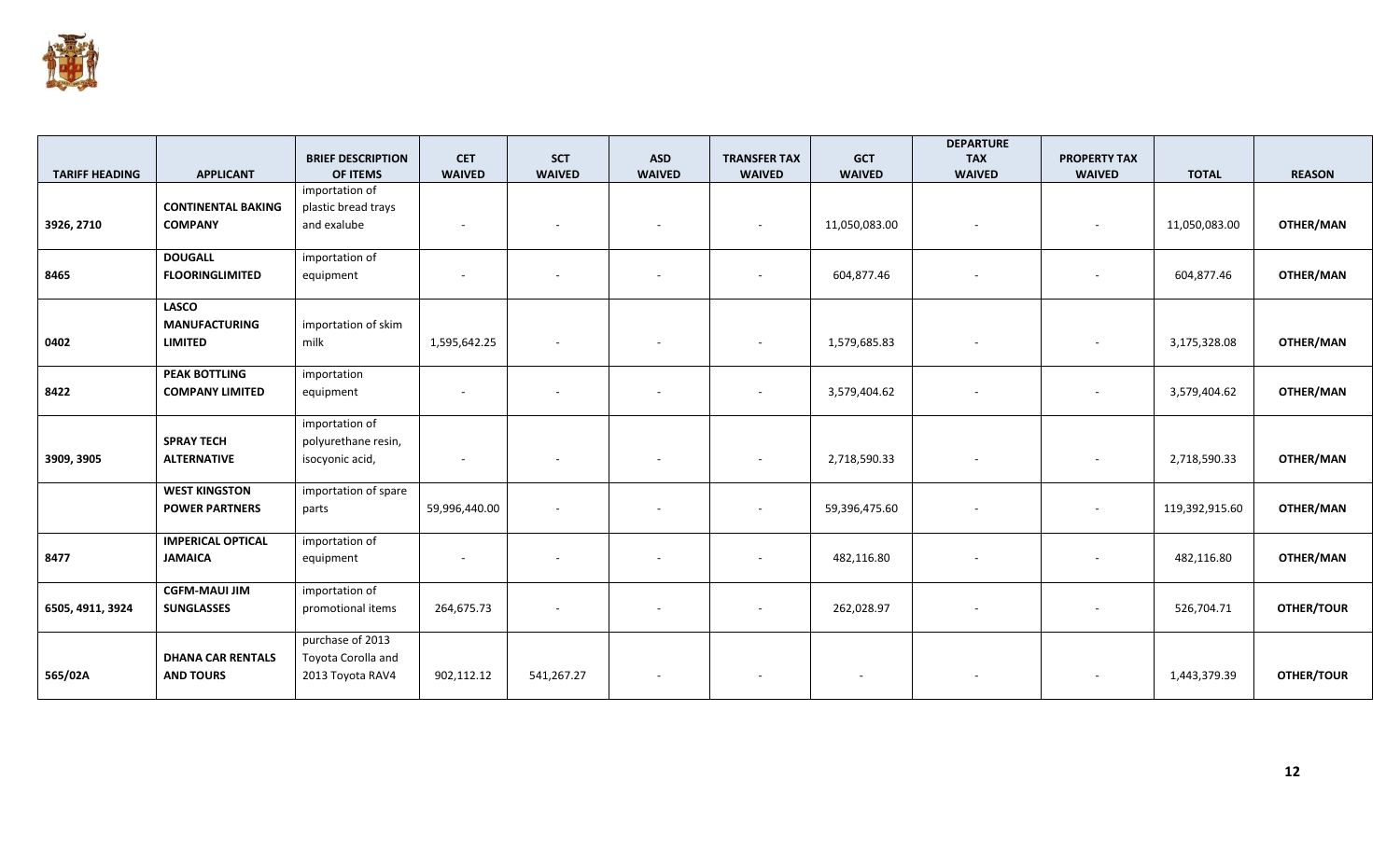

|                       |                             |                          |                |                          |                          |                          |                          | <b>DEPARTURE</b>         |                          |                |                   |
|-----------------------|-----------------------------|--------------------------|----------------|--------------------------|--------------------------|--------------------------|--------------------------|--------------------------|--------------------------|----------------|-------------------|
|                       |                             | <b>BRIEF DESCRIPTION</b> | <b>CET</b>     | <b>SCT</b>               | <b>ASD</b>               | <b>TRANSFER TAX</b>      | <b>GCT</b>               | <b>TAX</b>               | <b>PROPERTY TAX</b>      |                |                   |
| <b>TARIFF HEADING</b> | <b>APPLICANT</b>            | OF ITEMS                 | <b>WAIVED</b>  | <b>WAIVED</b>            | <b>WAIVED</b>            | <b>WAIVED</b>            | <b>WAIVED</b>            | <b>WAIVED</b>            | <b>WAIVED</b>            | <b>TOTAL</b>   | <b>REASON</b>     |
|                       |                             | purchase of 2013         |                |                          |                          |                          |                          |                          |                          |                |                   |
|                       |                             | Toyota Corolla, 2013     |                |                          |                          |                          |                          |                          |                          |                |                   |
|                       |                             | Suzuki Grand Vitara      |                |                          |                          |                          |                          |                          |                          |                |                   |
|                       | <b>APEX CAR RENTALS</b>     | and 2 2013 Hyundai       |                |                          |                          |                          |                          |                          |                          |                |                   |
| 565/02A               | <b>LIMITED</b>              | Elantra                  | 1,267,564.83   | 760,538.90               |                          |                          | $\overline{\phantom{a}}$ |                          | $\overline{\phantom{a}}$ | 2,028,103.72   | <b>OTHER/TOUR</b> |
|                       |                             |                          |                |                          |                          |                          |                          |                          |                          |                |                   |
|                       | <b>CENTRAL CAR RENTAL</b>   | purchase 8 2012          |                |                          |                          |                          |                          |                          |                          |                |                   |
| 565/02A               | <b>LIMITED</b>              | Hyundai Accent           | 1,745,271.75   | 1,047,163.05             |                          |                          |                          |                          |                          | 2,792,434.79   | <b>OTHER/TOUR</b> |
|                       |                             |                          |                |                          |                          |                          |                          |                          |                          |                |                   |
|                       |                             | purchase of 30 2013      |                |                          |                          |                          |                          |                          |                          |                |                   |
|                       |                             | Toyota Corolla;          |                |                          |                          |                          |                          |                          |                          |                |                   |
|                       | <b>ISLAND CAR RENTALS</b>   | purchase of 12 2013      |                |                          |                          |                          |                          |                          |                          |                |                   |
| 8703                  | <b>LIMITED</b>              | Toyota Yaris             | 10,808,666.40  | 6,485,199.84             |                          |                          |                          |                          |                          | 131,500,866.24 | OTHER/TOUR        |
|                       |                             |                          |                |                          |                          |                          |                          |                          |                          |                |                   |
|                       | <b>BOWLA RENTALS</b>        | purchase of 2013         |                |                          |                          |                          |                          |                          |                          |                |                   |
| 8702                  | <b>LIMITED</b>              | Suzuki Grand Vitara      | 331,949.91     | 199,169.94               |                          |                          | $\sim$                   |                          | $\overline{\phantom{a}}$ | 531,119.85     | <b>OTHER/TOUR</b> |
|                       |                             |                          |                |                          |                          |                          |                          |                          |                          |                |                   |
|                       | <b>HOLIJAM CAR RENTALS</b>  | purchase of 2 2013       |                |                          |                          |                          |                          |                          |                          |                |                   |
| 8702                  | <b>LIMITED</b>              | Toyota Corolla           | 526,290.96     | 315,774.58               |                          | $\overline{\phantom{a}}$ | $\overline{\phantom{a}}$ |                          | $\overline{\phantom{a}}$ | 842,065.54     | <b>OTHER/TOUR</b> |
|                       |                             |                          |                |                          |                          |                          |                          |                          |                          |                |                   |
|                       |                             | importation of           |                |                          |                          |                          |                          |                          |                          |                |                   |
| 4819, 3926, 6109      | <b>ANNIE'S REVENGE 2012</b> | promotional items        | 2,655,850.56   | $\overline{\phantom{a}}$ |                          |                          | 2,629,292.05             |                          | $\overline{\phantom{a}}$ | 5,285,142.61   | <b>OTHER/TOUR</b> |
|                       |                             |                          |                |                          |                          |                          |                          |                          |                          |                |                   |
| 6505,3924,            |                             | importation of           |                |                          |                          |                          |                          |                          |                          |                |                   |
| 3808,6302             | <b>ING DIRECT</b>           | promotional items        | 43,748.78      | $\sim$                   |                          | $\overline{\phantom{a}}$ | 43,311.29                | $\sim$                   | $\overline{\phantom{a}}$ | 87,060.07      | OTHER/TOUR        |
|                       |                             |                          |                |                          |                          |                          |                          |                          |                          |                |                   |
| 3924,7616, 4911,      | <b>DRUG TRADING</b>         | importation of           |                |                          |                          |                          |                          |                          |                          |                |                   |
| 6307,4817             | <b>SYMPOSIUM 2012</b>       | promotional items        | 170,732.06     |                          |                          |                          | 169,024.73               | $\sim$                   | $\sim$                   | 339,756.79     | OTHER/TOUR        |
|                       |                             |                          |                |                          |                          |                          |                          |                          |                          |                |                   |
| 4202, 4820, 4911,     | <b>URBAN AND REGIONAL</b>   |                          |                |                          |                          |                          |                          |                          |                          |                |                   |
| 3926, 8472, 8305,     | <b>INFORMATION</b>          | importation of           |                |                          |                          |                          |                          |                          |                          |                |                   |
| 8310                  | <b>SYSTEMS ASSOCIATION</b>  | promotional items        | 27,642.68      | $\overline{\phantom{a}}$ | $\overline{\phantom{a}}$ | $\overline{\phantom{a}}$ | 27,366.25                | $\sim$                   | $\overline{\phantom{a}}$ | 55,008.93      | <b>OTHER/TOUR</b> |
|                       |                             |                          |                |                          |                          |                          |                          |                          |                          |                |                   |
|                       |                             |                          |                |                          |                          |                          |                          |                          |                          |                |                   |
| <b>TOTAL</b>          |                             |                          | 186,862,688.08 | 16,985,099.64            | 8,645,196.82             | 15,325,955.00            | 172,943,564.76           | $\overline{\phantom{a}}$ | 1,716,720.44             | 525,218,264.75 |                   |
|                       |                             |                          |                |                          |                          |                          |                          |                          |                          |                |                   |